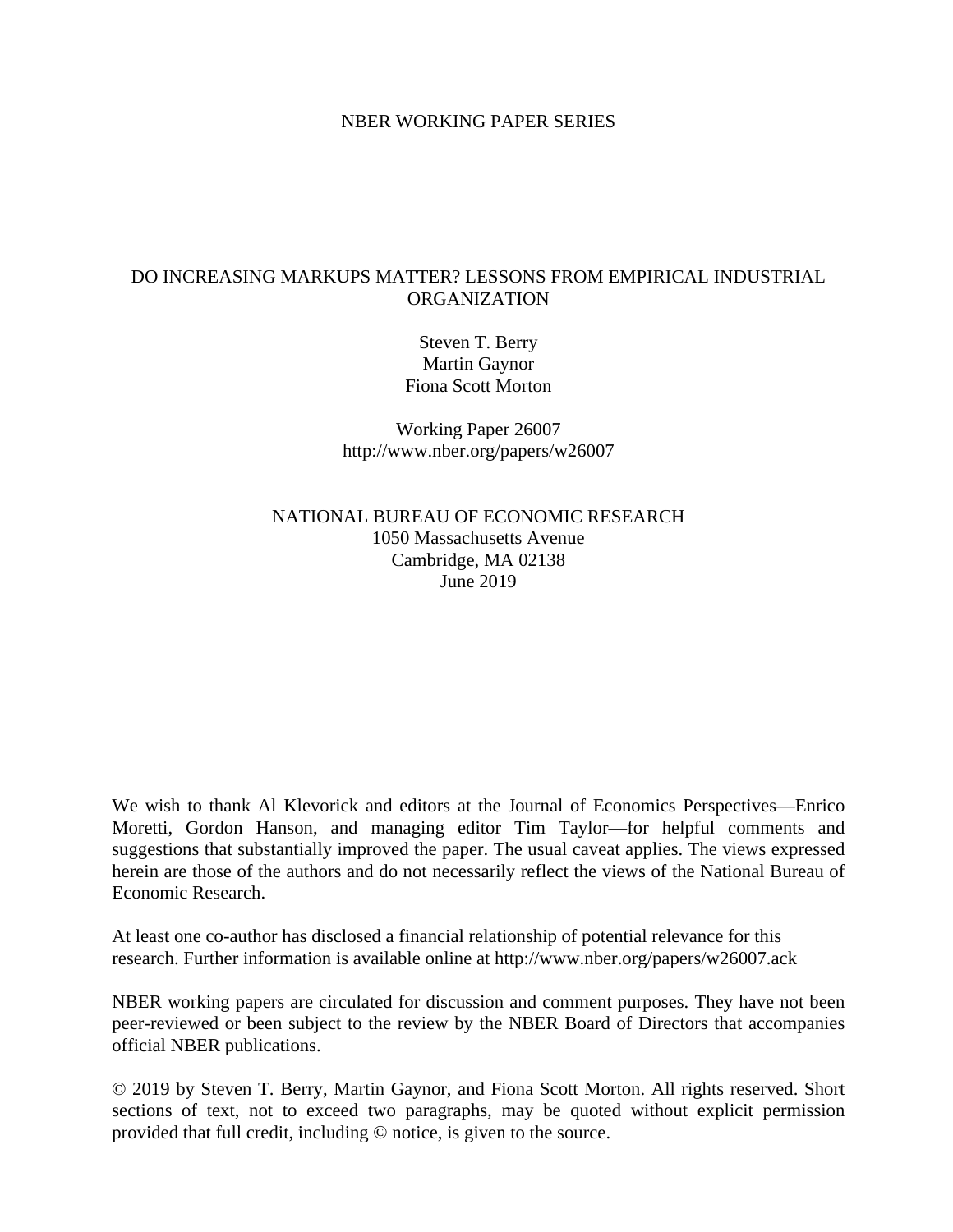Do Increasing Markups Matter? Lessons from Empirical Industrial Organization Steven T. Berry, Martin Gaynor, and Fiona Scott Morton NBER Working Paper No. 26007 June 2019 JEL No. L0,L1,L4

#### **ABSTRACT**

This paper considers the recent literature on firm markups in light of both new and classic work in the field of Industrial Organization. We detail the shortcomings of papers that rely on discredited approaches from the "structure-conduct-performance" literature. In contrast, papers based on production function estimation have made useful progress in measuring broad trends in markups. However, industries are so heterogeneous that careful industry specific studies are also required, and sorely needed. Examples of such studies illustrate differing explanations for rising markups, including endogenous increases in fixed cost associated with lower marginal costs. In some industries there is evidence of price increases driven by mergers. To fully understand markups, we must eventually recover the key economic primitives of demand, marginal cost, and fixed and sunk costs. We end by discussing the various aspects of antitrust enforcement that may be of increasing importance regardless of the cause of increased markups.

Steven T. Berry Department of Economics Yale University Box 208264 37 Hillhouse Avenue New Haven, CT 06520-8264 and NBER steven.berry@yale.edu

Martin Gaynor Heinz College Carnegie Mellon University 5000 Forbes Avenue Pittsburgh, PA 15213-3890 and NBER mgaynor@cmu.edu

Fiona Scott Morton Yale School of Management Box 208200 New Haven, CT 06520-8200 and NBER fiona.scottmorton@yale.edu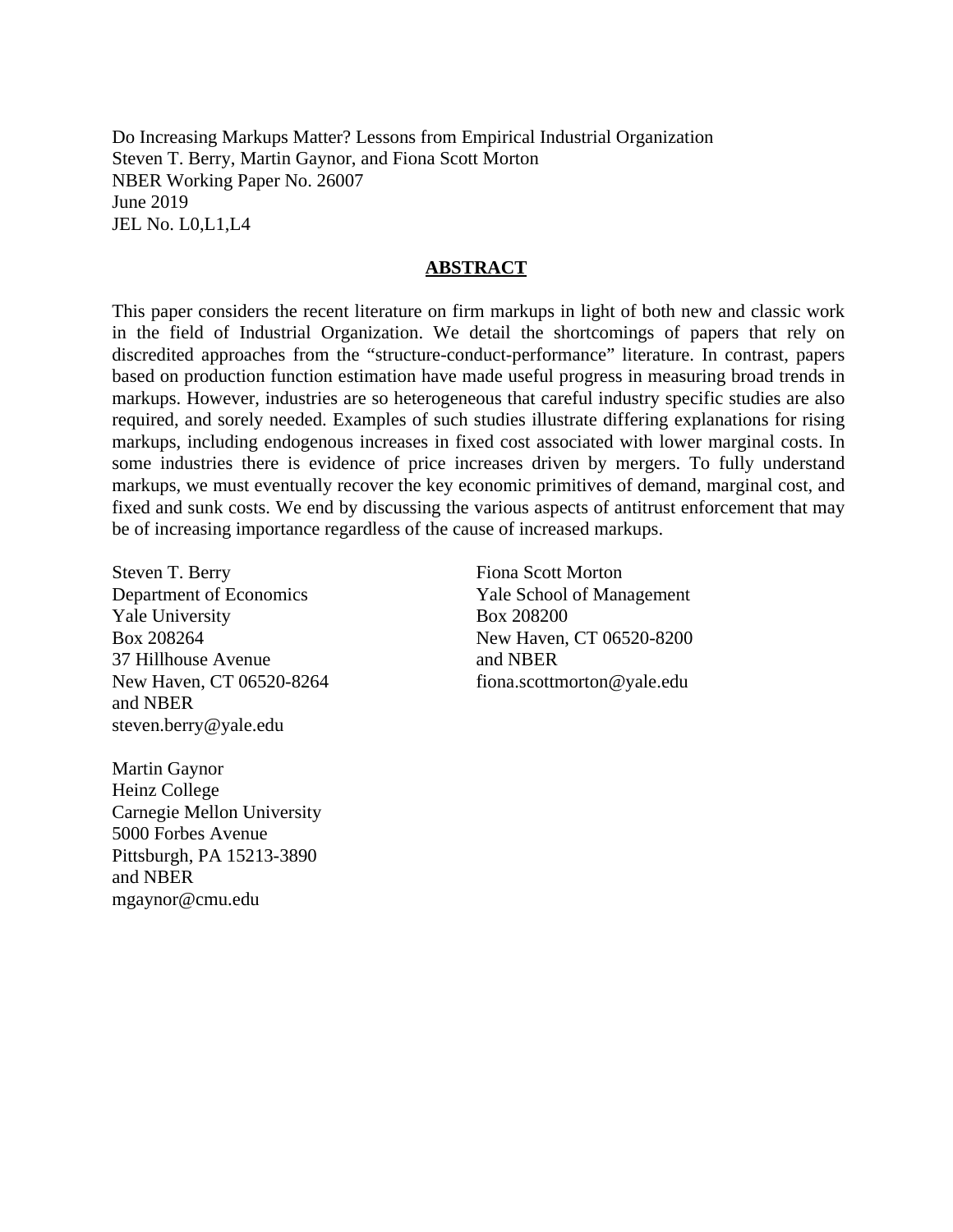Many economists and policymakers are expressing concern over the possibility of increasing monopoly power in the US and the world economy. There have been decades of research in industrial organization devoted to understanding how one can (and cannot) reliably learn about the causes and consequences of market power and markups—that is, a positive difference between price and marginal cost.

Starting about 30 years ago (Bresnahan 1989), the field of industrial organization adopted methods for understanding firm conduct and markets based on the relevant economic primitives: demand, cost, and pricing conduct. Thus, under the assumptions that firms maximize profits and have to cover their total costs, the equilibrium price (and other outcomes such as product choice, location, quality, innovation) will be determined by demand, marginal costs and fixed (possibly sunk) costs, along with the conditions of competition that shape pricing behavior. These conditions are modeled using modern game theory to incorporate imperfect competition, product differentiation, multiproduct firms and firm entry, as well as a host of industry-specific institutions.

However, a number of recent studies of markups instead employ an analytical approach that was broadly rejected by the field of industrial organization more than 30 years ago: the structure-conduct-performance paradigm. We begin by discussing the shortcomings of this approach, which involves regressions with an outcome like markups or profits on the left-hand side, and a measure of market concentration on the right-hand side, along with various control variables. This approach faces severe measurement problems, and worse conceptual problems. As we will explain, there are a number of quite different economic scenarios, with different welfare implications, which can result in a positive correlation between industry concentration and markups.

We then turn to some research that avoids the problems of the structure-conduct-performance approach. Although we mention several approaches, our main focus will be on recent studies taking an industrial organization approach. As we will see, studies built on economic primitives sometimes describe a situation in which large firms are changing products and production methods, including the mix of marginal and fixed costs, over time. In some cases, the welfare effects for consumers are ambiguous; in others, larger firms seem to raise markups without a corresponding consumer benefit. In some of these cases, mergers may be playing a role in increasing markups. The strength of these industry-level studies is that they offer detailed insights into causes of higher markups; the corresponding downside is that without a surge of additional studies, it can be difficult to draw inferences about overall levels and trends in markups across the economy.

Building on these industrial organization studies, we summarize some of the main possible causes of expanding markups rooted in the underlying economic primitives. Possibilities include a rise in fixed or sunk costs, network effects, monopsony effects in labor markets, an increase in rent-seeking behavior, and global effects. As an example, higher fixed (and/or sunk) costs can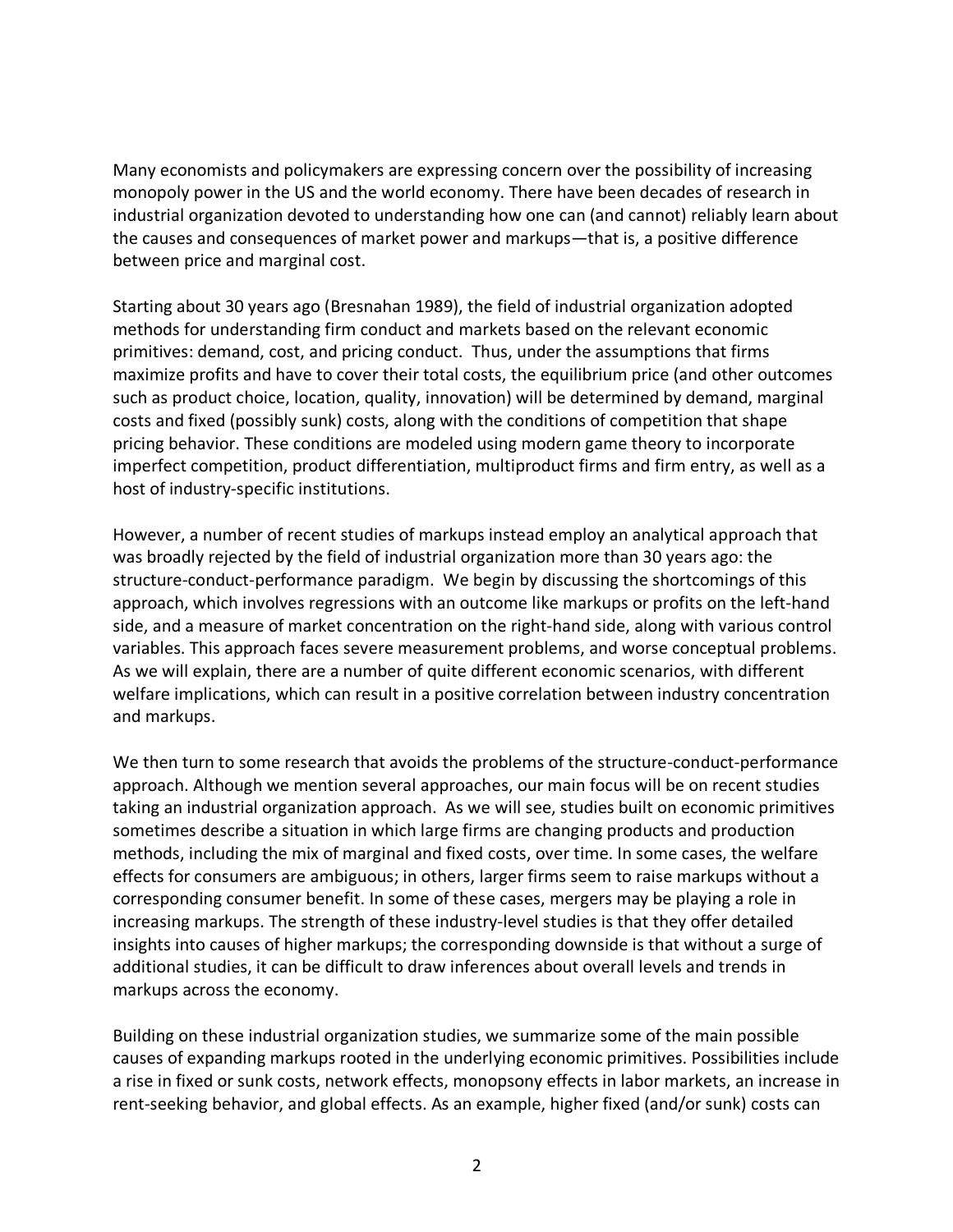lead to fewer firms in a market, which can result in softer competition, higher prices and reduced consumer welfare. On the other hand, in some cases higher fixed/sunk costs can be the endogenous outcome of improved products or of improved production technology that lowers marginal cost (Sutton 1991). In this case, observed higher markups may or may not be associated with higher prices and reduced consumer welfare.

In the final section of the paper, we turn to antitrust enforcement and competition policy, both because weakened antitrust policy offers a potential explanation for rising markups, but also because even if the main explanations lie elsewhere, antitrust policy offers some policy levers to address the rise in markups. Given the uncertainties about the size of the rise and rise in markups, and that these seem likely to vary across industries, we argue that policy makers should consider policies that are beneficial under a wide range of conditions, for example, assuring that market entry is not blocked, that dominant incumbent firms don't engage in conduct to disadvantage rivals and harm competition, and that anticompetitive conduct in labor markets is not permitted. We also offer the important caveat that regulatory, trade, and tax policies may also prove important in addressing any harms associated with increased markups.

#### **Problems with Some Recent Studies of Market Power**

Early empirical research in industrial organization from the 1950s into the 1970s employed the "structure-conduct-performance" paradigm to study how the extent of competition affected on market outcomes. This empirical implementation of the paradigm typically involved regression analysis. The dependent variable was a market outcome like profits, markups or prices. The key explanatory variable seeks to capture the structure of the market with a measure of a measure of concentration—usually the Herfindahl-Hirschman Index (HHI), which is the sum of squared market shares. The regression also included a range of control variables intended to capture other exogenous reasons for variation. Structure is thus related to performance, with (unobservable) conduct captured as the estimated relationship between structure and performance. In this regression, the coefficient on the concentration measure is intended to capture how the toughness of competition changes as market concentration changes.

Within the field of industrial organization, the structure-conduct-performance approach has been discredited for a long time (Bresnahan 1989; Schmalensee 1989). But outside of industrial organization, the paradigm seems to have been readopted in recent years. Much of the recent attention to increasing markups or other market outcomes focuses on exactly this kind of evidence (for example, Furman 2015; Azar, Marinescu, and Steinbaum 2017; Barkai 2017; Bessen 2017; Gutiérrez and Philippon 2017a, b; Smith 2017; Azar et al. 2018; Benmelech, Bergman, and Kim 2018; Furman and Orszag 2018; Grullon, Larkin, and Michaely forthcoming). Such work sometimes proceeds without addressing the problems that led the field of industrial organization to reject the structure-conduct-performance approach.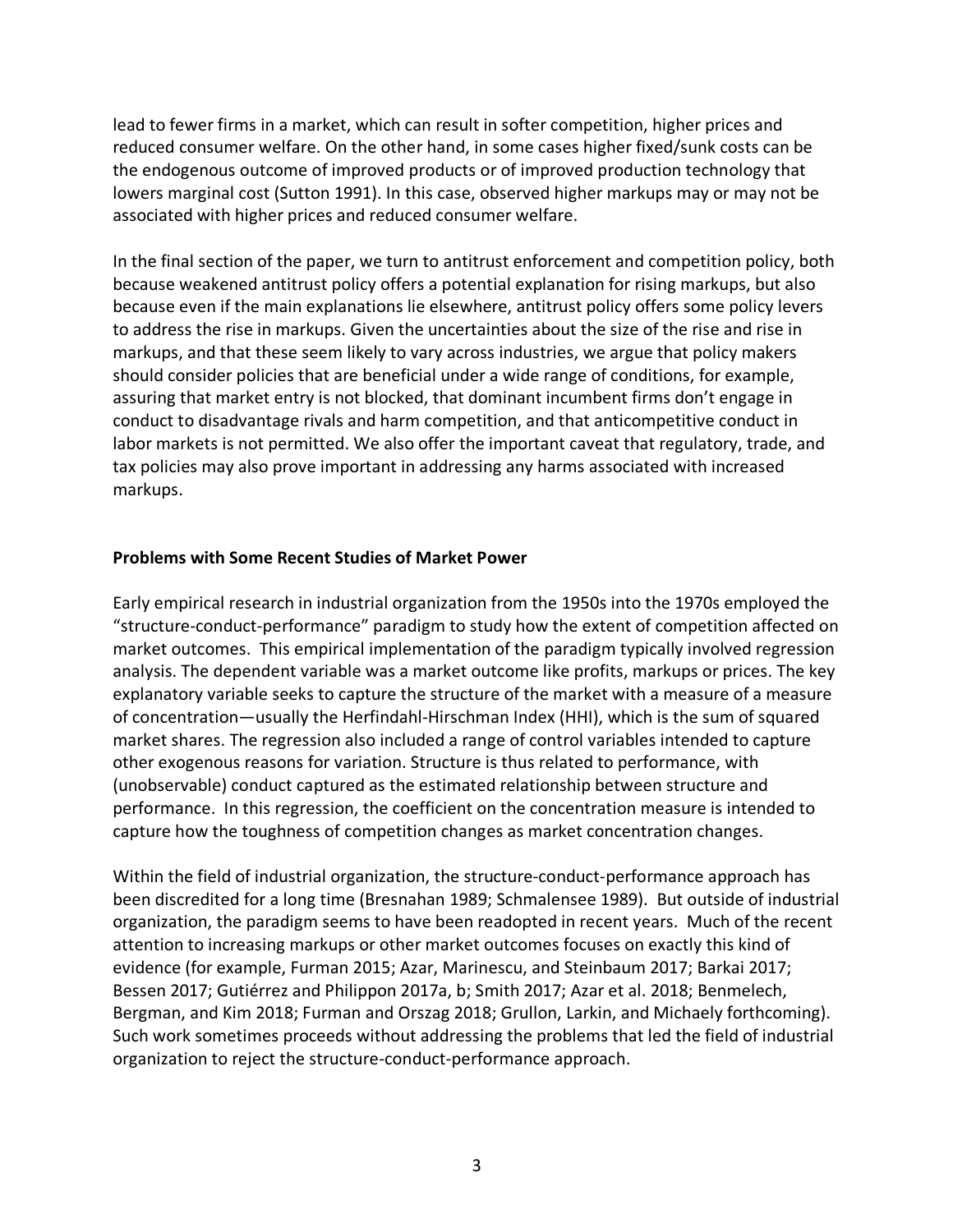Given the intuitive relationship between market concentration and firm performance, why did industrial organization reject the structure-conduct-performance paradigm? Researchers using the structure-conduct-performance approach were well aware of the limits of their approach at the time, as emphasized by Schmalensee (1989). We start with a discussion of measurement problems. The most important point, though, is that there are multiple causal paths that can explain a given correlation between concentration and other market outcomes. This implies that the very question--"what is the effect of concentration on prices or markups?"—is not well-posed.

Measuring concentration is inherently difficult, because economic markets are not observed directly in the data. For example, industrial classifications in the Census often fail to reflect welldefined economic markets. It is fairly clear that that "software" is not a single industry, but much less clear how to divide it into separate industries. Other problems arise from geography. If Census data in an industry shows a large number of small firms, this may represent a situation where they are in direct competition with each other or else they may actually operate in quite separate geographic or product markets. The Census does not measure degrees of product differentiation or homogeneity, or any measures of product-level prices.

Measuring economic outcomes was another problem for research in the structure-conductperformance tradition. Most measures of profits use accounting measures, which are not economic profits. Markups are rarely directly observed in firm-level data at all, in part because firms' accounting structures are not set up to measure the economic concept of product-level marginal cost (Fisher and McGowan 1983). Attempts to estimate marginal cost involved additional difficult measurement problems with regard to the size fixed costs, sunk costs, and depreciation. In a best-case scenario, measured markups involve the markup of price over average variable cost.

Some researchers in the structure-conduct-performance tradition came to regressions using price as the dependent variable, rather than accounting profits or markups. But then, comparing prices across industries then led to a call for industry-level structure-conductperformance studies (Weiss 1990). Researchers understood that the nature of competition differs substantially from one industry to the next. For example, prices are determined in the food distribution industry via second price auction, in health care via bilateral bargaining, and in retail as posted prices. As a consequence of the deep differences between industries, it's unclear what sorts of inferences are possible from estimates that aggregate across industries with such fundamental differences.

But even if the structure and output variables were measured with precision, and the analysis was within a single industry, structure-conduct-performance researchers beginning with Demsetz (1973) often grappled with the problem of interpreting their regressions. For example, Ravenscraft (1983) regressed firm-level markups on firm market share and industry concentration, finding a coefficient on market share that was positive and significantly different from zero, but a near zero (or even negative) coefficient on industry concentration. Still, it was hard to give any definitive interpretation to such regressions. Imagine that large firms have high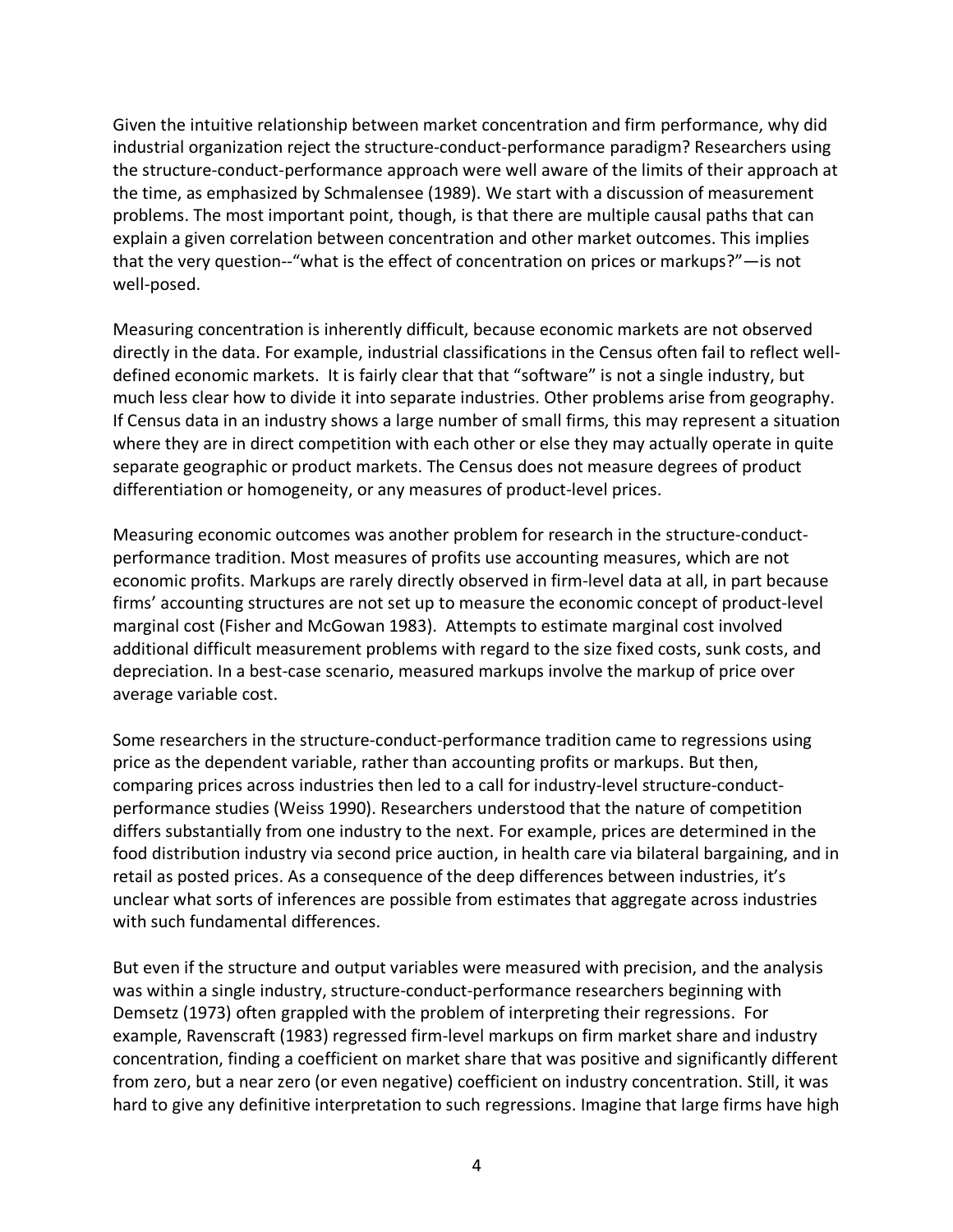fixed costs and low marginal costs, and low marginal costs are associated with higher markups (in part because the price needs to recover the high fixed costs). This can create a correlation between firm size or the Herfindahl-Hirschman Index for an industry and markups.

One way of approaching the Demsetz (1973) empirical critique is that concentration is econometrically endogenous, suggesting a search for possible instruments. However, in many cases it is not at all clear what variables are excluded from the "concentration-markup" regression, which naturally depends on all elements of demand and marginal cost.

However, the critique runs deeper than concerns over endogeneity. Different changes in primitives, with very different positive and normative implications, can produce the same observed correlations between concentration and markups. Demsetz (1973) emphasized the path from improved marginal cost to the joint outcome of concentration and measured accounting markups. This path can exist even in a model of perfect competition with heterogeneous upward sloping marginal cost curves. In contrast, the original structure-conductperformance researchers emphasized the path from exogenous mergers to the joint outcome of high concentration and higher prices and reduced consumer welfare, which offers an equally coherent story. One can also tell a story in a differentiated products context, in which a reduction in search or trade costs may shift market share towards firms with high quality products, increasing both concentration and consumer welfare (as emphasized in Autor et al. 2017).

In short, there is no well-defined "causal effect of concentration on price," but rather a set of hypotheses that can explain observed correlations of the joint outcomes of price, measured markups, market share, and concentration.<sup>1</sup> As Bresnahan (1989) argued three decades ago, no clear interpretation of the impact of concentration is possible without a clear focus on equilibrium oligopoly demand and "supply," where supply includes the list of the marginal cost functions of the firms and the nature of oligopoly competition.

Some of the recent literature on concentration, profits, and markups has simply reasserted the relevance of the old-style structure-conduct-performance correlations. For economists trained in subfields outside industrial organization, such correlations can be attractive. Our own view,

 $<sup>1</sup>$  As a more specific example, in the Cournot model, the Lerner Index of price-cost markups is</sup> equal to the Herfindahl-Hirschman Index divided by the absolute value of the market demand elasticity (Cowling and Waterson 1976). If we could somehow empirically identify an industryspecific coefficient on the Herfindahl in a regression of the correctly measured Lerner Index on concentration, we would learn only one demand parameter, not nearly enough to know (for example) how a merger would affect industry markups. Even within the Cournot model, reductions in marginal cost will produce one kind of joint effect on the Herfindahl index and markups, whereas a merger will produce an altogether different set of joint effects (Farrell and Shapiro 1990). Most industries are, of course, not well-approximated by the Cournot model and extracting causal predictions from those industries is even harder.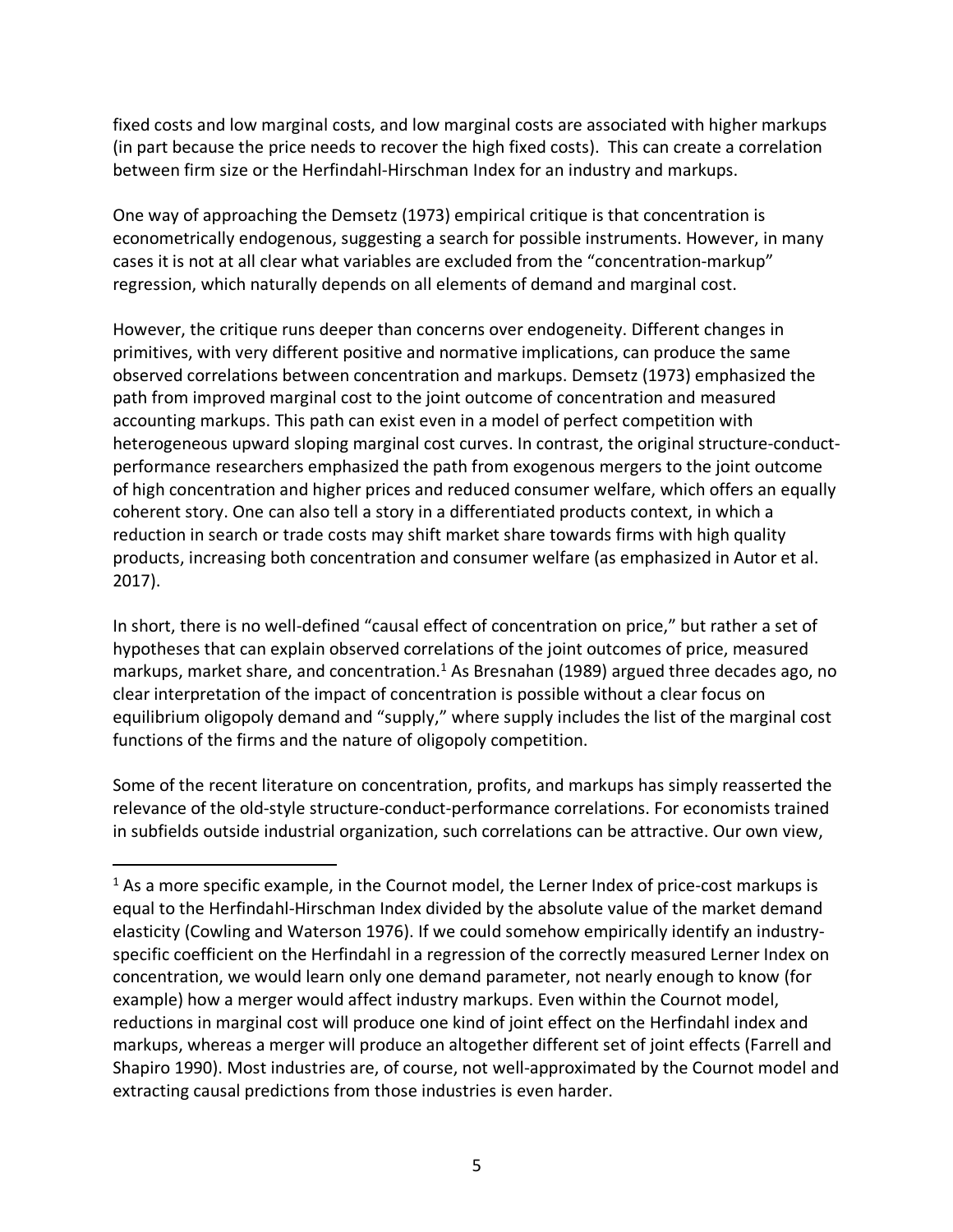based on the well-established mainstream wisdom in the field of industrial organization for several decades, is that regressions of market outcomes on measures of industry structure like the Herfindahl-Hirschman Index should be given little weight in policy debates. Such correlations will not produce information about the causal estimates that policy demands. It is these causal relationships that will help us understand what, if anything, may be causing markups to rise.

### **Detailed Industry Studies of Market Power**

What kind of studies might provide better-grounded evidence on the underlying causes of shifts in concentration or mark-ups?

As a starting point, we might seek to establish a descriptive baseline for analysis, without jumping to causal statements. Is concentration in general rising across many firms and industries or a relatively small number? Are accounting markups rising? Are prices rising? What are the descriptive correlations across these variables? The answers to these questions can often point to fruitful areas for detailed study as well as rule out concerns that are unsupported by the facts. We can then consider approaches to interpreting these fact patterns that may lead us to firmer policy conclusions.

As an example, Ganapati (2018a) builds on and extends recent work to address some of these correlational issues. In common with other papers, he finds a rising economy-wide trend toward increased concentration. Using industry-level price indices, in a difference-in-difference analysis he finds that "concentration increases are positively correlated to productivity and real output growth, uncorrelated with price changes and overall payroll, and negatively correlated with labor's revenue share." Autor et al. (2017) use firm-level panel data to document that the increase in concentration is largely due to reallocation of market share toward the pre-existing set of large and productive firms. This change is associated with a decrease in the labor share. Autor et al. provide a model that attributes these correlations to the rise of "superstar" productive firms. Although a number of authors report findings of increasing concentration across a wide range of industries, this finding is not universal. For example, Rossi-Hansberg, Sarte, and Trachter (2019) find falling concentration in local product markets, in part because entry of national firms will increase competition in local markets.

In an alternative approach, there has been a recent wave of "production function" approaches to measuring mark-ups. These studies often use data from the financial accounts of firms to estimate firm-level production functions, which in turn serve as a basis to estimate the size of mark-ups. One advantage of this approach is that it directly addresses the issue of markups in the economy as a whole. Another advantage is that these papers do not use measures of industry concentration, and thus not suffer from the fundamental methodological flaws of papers that use the structure-conduct-performance paradigm. However, a corresponding disadvantage of broad-based approaches to estimating markups using financial accounting data or aggregate data is that modeling and estimation approaches that fail to model industry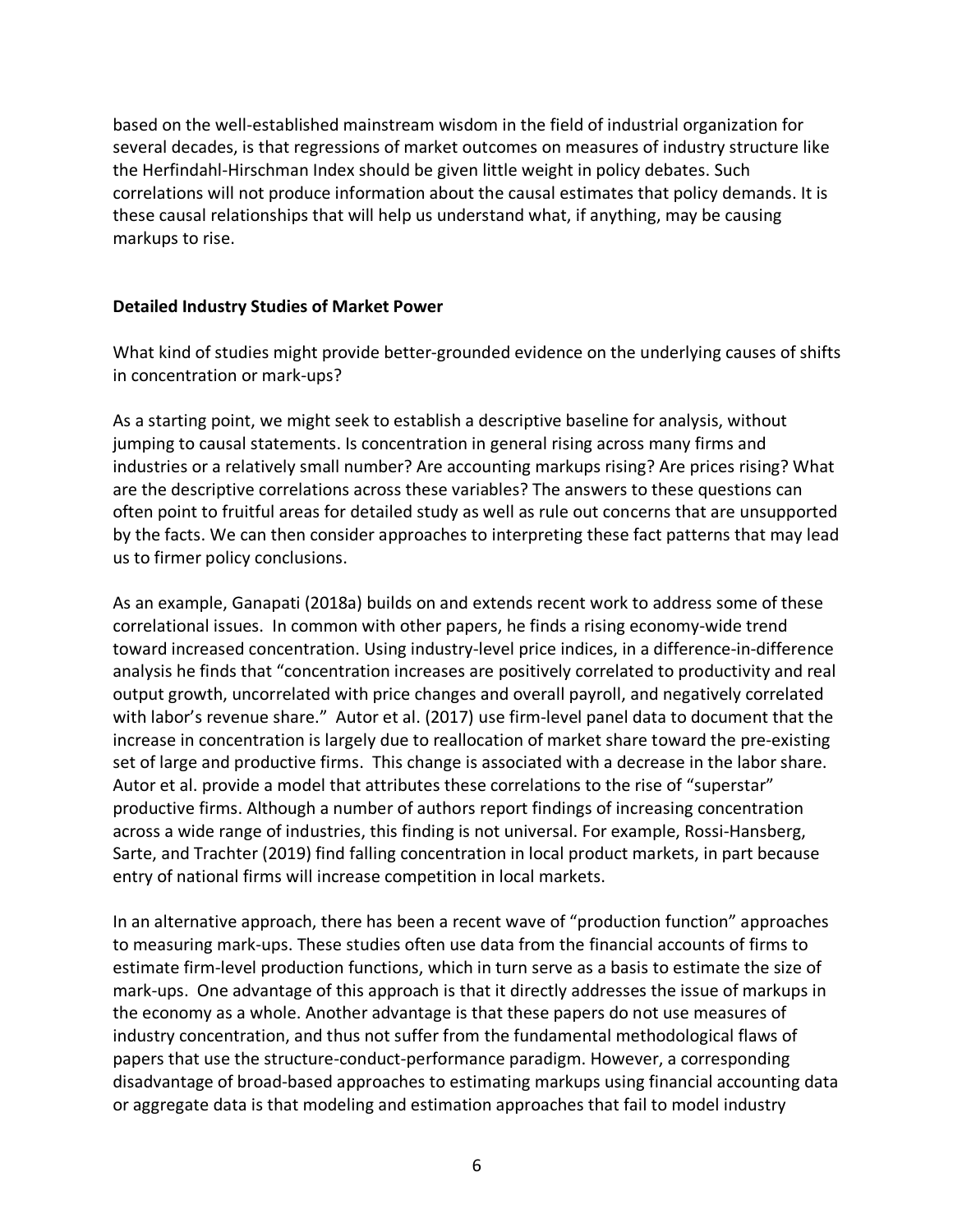specific characteristics restrict the range of answers that we can learn from data. We believe that this research provides persuasive evidence that markups have been rising, although open questions remain about the magnitude and causes of the effect. In this symposium, the papers by Basu and by Syverson discuss this approach in detail. $2<sup>2</sup>$ 

However, the main focus of this paper is to discuss what we can conclude from industry-specific studies about the sizes and causes of markups and therefore what policy responses would be appropriate. In these industry-level studies it may be plausible to identify markups from data on prices and output, together with data on demand and cost shifters and some industry appropriate assumptions on competitive behavior. Detailed industry studies can provide direct evidence on the causes and consequences of imperfect competition. The relatively narrow focus of industry specific studies may frustrate economists who are accustomed to working with all firms in one model and dataset, as is often the case in macro and finance. But the nature of demand, costs, and competitive setting that affect firm choices are inherently heterogeneous.

Here, we do not try to review the vast literature in this area, but instead focus on a few recent studies which illustrate some contexts in which this research is done, and how the welfare implications of such research can be ambiguous, combining elements of lower cost, improved quality, and decreased competition.

As a first example, Ganapati (2018b) studies the large wholesaling sector of the economy. Ganapati notes that, in 2012, wholesalers accounted for 50 percent of sales to downstream buyers in the US manufactured goods market and that, contrary to prominent examples of large retailers disintermediating wholesalers, the wholesale sector overall is growing in size. As the wholesale sector has grown, it has become more concentrated, and accounting markups have increased. This has happened largely due to increases in the market shares of the largest wholesalers. This increase in concentration has been accompanied by increased spending on information technology, by the opening of warehouses closer to consumers, and by increased dual sourcing from domestic and foreign sources. Purely from the descriptive data, this story

 $2$  Prominent examples of this production function approach with US data include De Loecker and Eeckhout (2017, 2018), Hall (2018), and Eggertsson, Robbins, and Wold (2018). For example, De Loecker and Eeckhout (2017) in their primary analysis use firm-level financial statements from Compustat, including measures of sales, spending on inputs, capital stock, and industry classifications. Studies using this general approach international data include De Loecker and Eeckhout (2018) and Calligaris, Criscuolo and Marcolin (2018). All of these papers find evidence of positive and rising markups. These studies are not just rising markups overall, but the fact that the rise in markups is due to a small number of firms. Again, for additional details, see the papers by Basu and by Syverson in this symposium. For other careful discussions, see also Yurukoglu (2018) and Raval (2019), as well as De Loecker and Eeckhout (2018b) for a response to criticisms.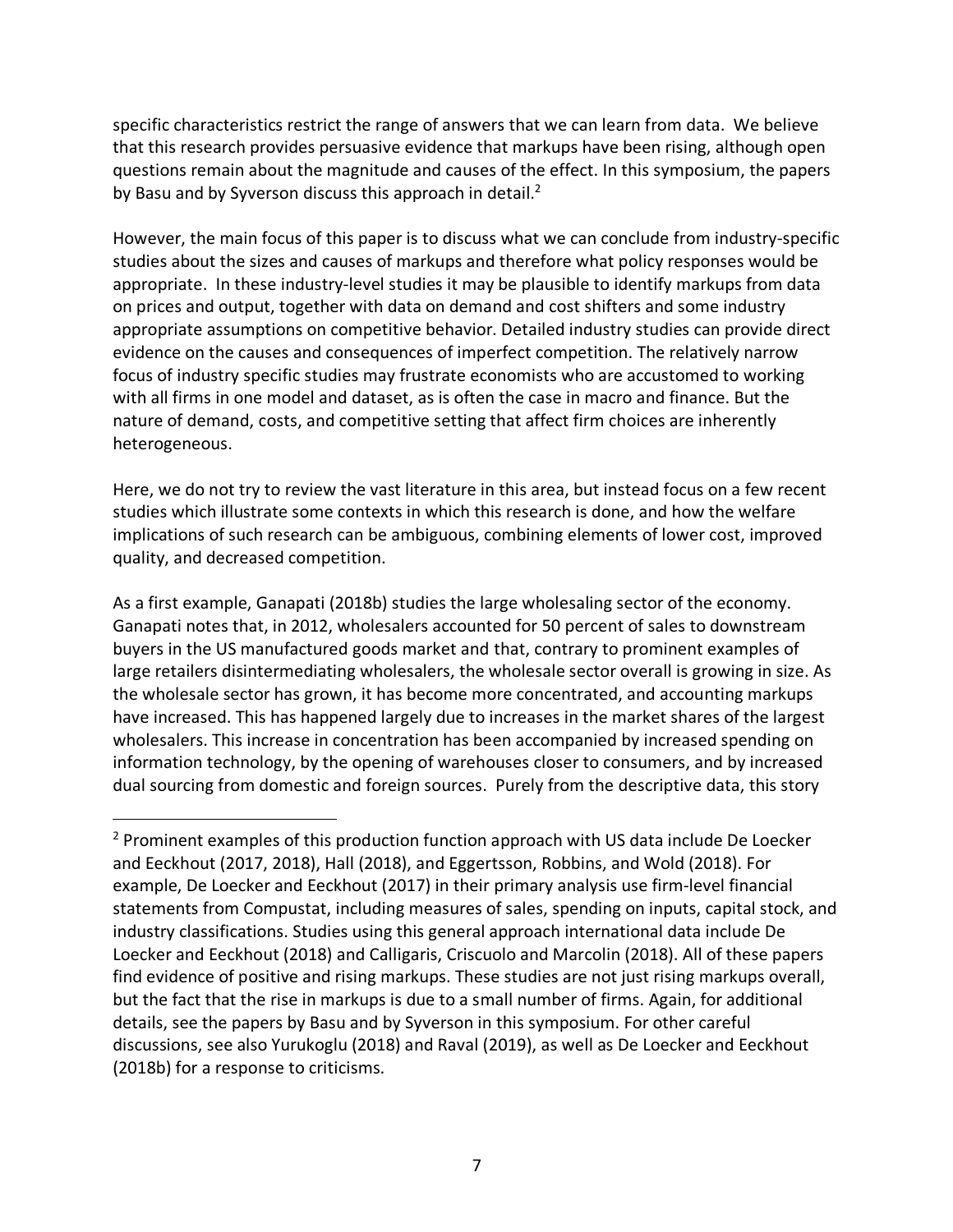seems more complicated than either "perfect competition" or a classic Cournot-style oligopoly story of increased homogeneous goods concentration leading to higher prices and reduced output.

To interpret these trends, Ganapati (2018a) applies a series of standard empirical industrial organization models of demand, pricing, and entry. These models are fit to detailed US Census data, with identification coming from "supply and demand"-style instrumental variable methods (Berry and Haile 2014). In particular, he uses data on the number of wholesalers by type and location, on market size, and on shifters of marginal cost. Ganapati concludes that the growth in the wholesale sector is driven by a combination of lower marginal costs and increased demand, which is in turn driven by an improved warehouse network as well as improved sourcing quality from both domestic and foreign locations.

The benefits of these improvements for downstream customers are constrained by lessened competition that yields an increase in markups over marginal cost. In Ganapati's (2018a) entry model, the improved product quality and lower marginal costs are associated with higher fixed costs that are created by the firm's location, quality, and sourcing decisions (similar to the "endogenous fixed cost" models of Sutton 1991). However, Ganapati does not attempt to attribute these fixed costs to any specific source. They could be the information technology costs of improved logistics or the sunk costs of building out a warehouse structure. Alternatively, they could represent a rent due to oligopolistic behavior and (perhaps) firstmover advantages in establishing wholesale networks. The findings indicate that in this sector, while concentration and markups are rising, quality is rising and costs are falling, thus leading to a setting that is not easy to evaluate. Research on a number of other prominent industries finds patterns with similarly ambiguous welfare implications.

Note that, unlike the structure-conduct-performance or the production function approaches mentioned earlier, Ganapati is able to make statements about demand, marginal costs and fixed cost. While these statements depend on a significant number of maintained assumptions, they lead to a rich story about the underlying forces behind markup changes and they lead to both positive and normative implications associated with those changes. Ganapati's work on wholesaling reveals an evolving industry with endogenous tradeoffs in product quality, marginal cost and fixed cost.

The airline industry provides another example of increasing markups being associated with some degree of product improvement and marginal cost decline (Berry 1990), but it also illustrates that poorly policed mergers can increase prices. Debates over airline mergers often pivot on the negative effects of increased markups on some concentrated nonstop routes versus the potential for improved route structures leading to better choices and increased competition on other (often connecting) itineraries.<sup>3</sup> Borenstein (1990) notes the strong evidence that prices rose after at least two Reagan-era mergers of airlines with largely

 <sup>3</sup> These debates follow on the emphasis on improved airline product quality in Carlton, Landes, and Posner (1980) versus the emphasis on airline market power in Borenstein (1990).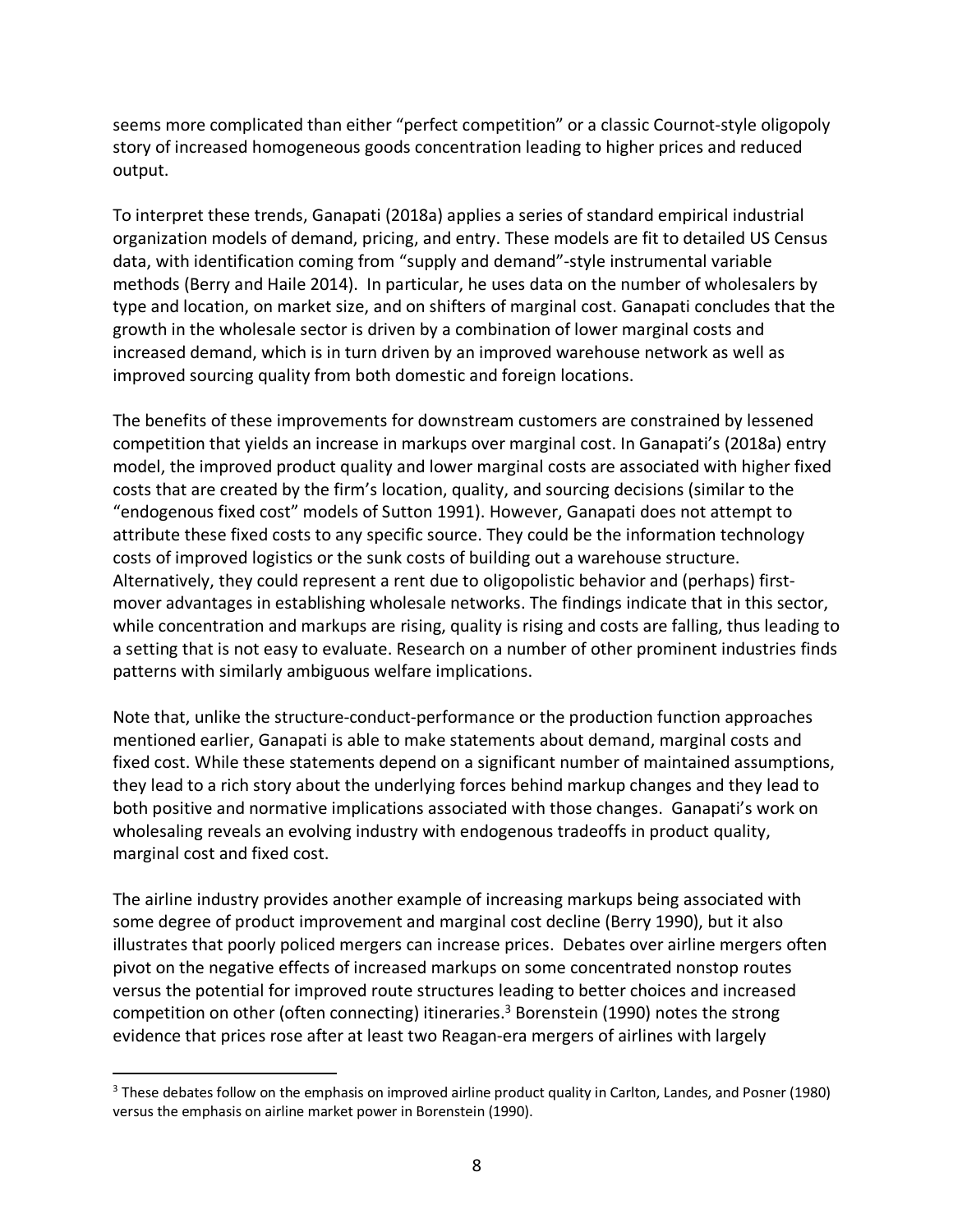overlapping route networks. A more recent airline merger wave has consolidated the remaining legacy carriers into three large firms that face competition from Southwest Airlines and a group of new low-cost carriers. We still await a full academic evaluation of these mergers. The many years of near zero-profit operations of major airlines (Borenstein 2011), lasting up until the demand boom and merger wave of recent years, suggests that for a long time high markups over marginal cost in the industry were offset by the costs of running a large hub and spoke networks. These networks create large benefits by providing low-priced and convenient connections through hubs to many destinations. But they also have allowed airlines to charge high markups on many direct flights out of hub airports (Berry, Carnall. and Spiller, 2006).

Airlines, then, provide a rich but mixed example of the sources of markups. Running a hub and spoke network does involve endogenous fixed and sunk costs, but the possible effects of mergers on prices suggests a large role for antitrust policy in reducing harmful effects on consumers. The firms that provide local cable television and internet broadband may offer another example of monopoly rents (from deregulated physical connections at the household level) plus improved product quality (from new channels and increased speed), with markups protected in large part by the high fixed cost of adding new wired connections at the household level. It may well be that consumer surplus (and "output") is increasing in this industry, but not by as much as it would under alternative regulatory structures.

In other industry studies, higher concentration and markups do not seem to be accompanied by any improvement in quality. For example, many studies have shown that hospital consolidation between close competitors leads to substantial increases in price and markups without improving quality (for example, Town and Vistnes 2001; Capps, Dranove, and Satterthwaite 2003; Gowrisankaran, Nevo, and Town 2015; Ho and Lee 2017), or reductions in quality in price-regulated markets such as Medicare or the English National Health Service (Kessler and McClellan 2000; Cooper et al. 2011; Gaynor, Moreno-Serra, and Propper 2013; Gaynor, Propper, and Seiler 2016). For an overall review of this literature, see Gaynor, Ho, and Town (2015). With the exception of the associations identified by Cooper at al. (2019), research has not focused on identifying the major industry-wide factors driving higher hospital prices or markups. There has been little work examining entry or recovering fixed costs (for an exception see Abraham, Gaynor, and Vogt, 2007), or whether fixed costs are rising. Moreover, it should be noted that separately identifying costs and rents is a challenge in the hospital industry. Many hospitals (particularly the largest) are not-for-profit, thus rents tend to be spent and appear as expenses (as is true for not-for-profit firms in general). Identifying and understanding the major factors driving increased hospital markups is a key next step in understanding this market.

A final issue is that when markups are measured as a ratio of prices to marginal costs, the rise in markups may be driven by very low marginal costs, as in a number of media and internet markets. For example, Waldfogel (2015) documents that in the recorded music industry, digitization lowered marginal distribution costs and the fixed costs of production, although "quality" is still produced via endogenous fixed costs. These lower costs led to an explosion of product variety. In such media and internet information markets, the "macro-production markup," measured as the ratio of price to marginal cost, may go to near infinity as marginal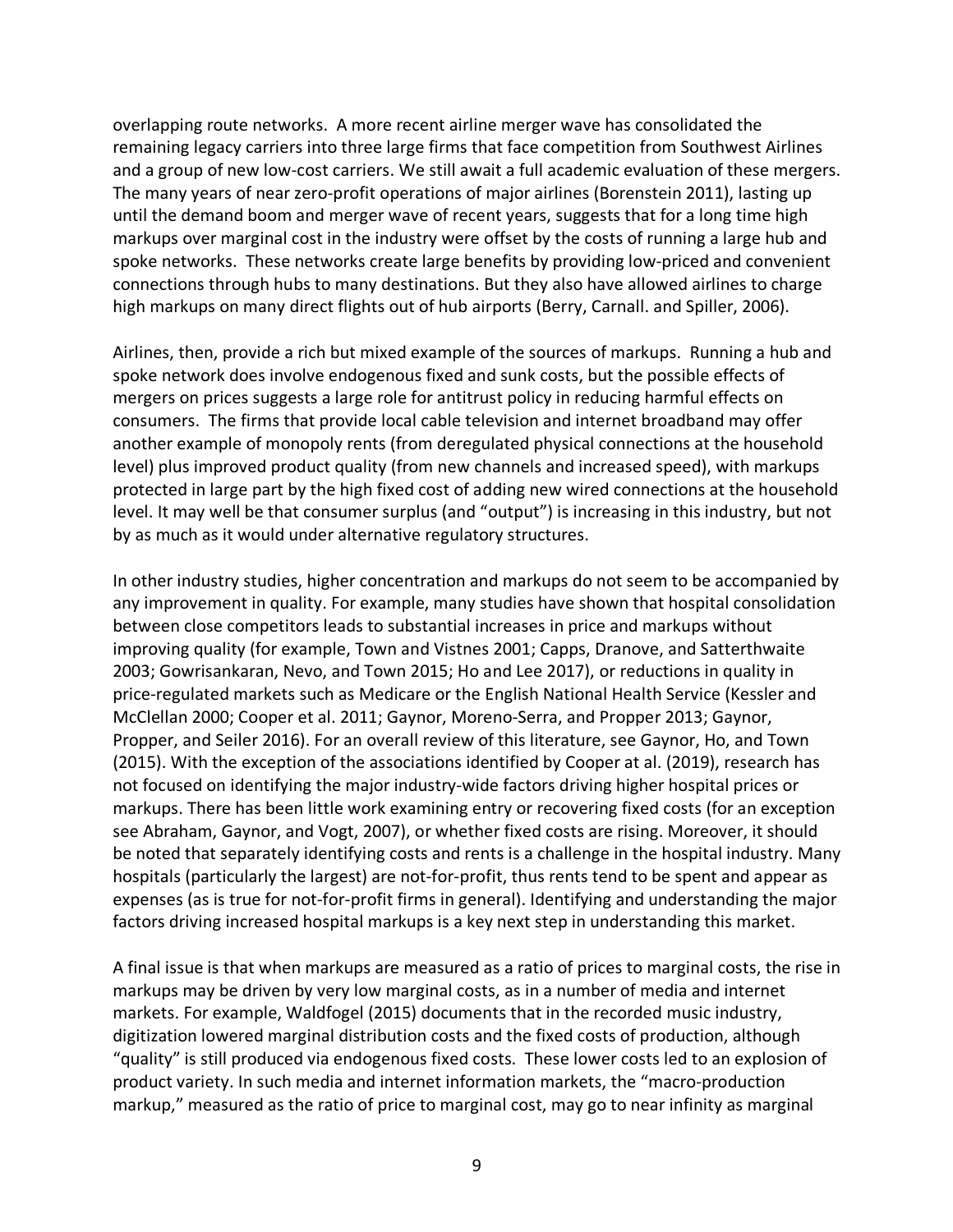cost of product the product declines to near zero, as long as price remains clearly positive. Similarly, monopsony power can in principle also be a driver of increased markups via reduced marginal costs.

We have provided examples of three kinds of results from detailed industry studies. In some cases like wholesaling), investments may be generating product quality improvement together with a shift from marginal to fixed costs, generating an improvement in consumer welfare. In other industries like airlines, markups may be associated with some quality improvement, but some mergers have also clearly resulted in price increases. In other markets like hospitals, there is no evidence that consolidation is resulting in systematic product quality improvements, or clear cost reductions, but there is strong evidence of price increases (or quality reductions). The diversity of results across these industries is evidence of the value and richness that can be obtained from careful industry studies. It also serves as a caution of the difficulties of drawing useful inferences from aggregate studies across industries.

Industrial organization industry studies, taken as a whole, do provide evidence against some particularly simple or stylized models. These studies clearly reject models that would closely approximate perfect competition. Similarly, these studies emphasize important game-theoretic oligopoly features of markets, rejecting simple interpretations associated with the "Chicago School" of antitrust (for example, Bork 1978).

Instead, these industrial organization studies also suggest a nuanced reality, in which large firms are in fact changing products and production methods, including the mix of marginal and fixed costs, over time. The industry studies seem to suggest is that "fixed costs" are often actually sunk costs that are built up through time via investments in networks, product quality, geographic location, and so forth. An interesting question is how this possible reallocation from marginal to fixed costs affects labor demand. Another important question is whether the share of labor in variable cost is higher or lower than the share of labor in fixed costs.<sup>4</sup>

Of course, the discussion here covers just a small collection of industry studies. In our view, industry-level studies are required to understand the forces shaping markets in the modern economy, and thereby to craft appropriate policies. These studies will have to take on broader segments of the overall economy if they are to fully respond to questions about aggregate

<sup>&</sup>lt;sup>4</sup> As a contrast with this portrayal of evolving industries, a number of studies of mark-ups are based on stronger assumption. As one example, consider the (intentionally) highly stylized model of Autor et al. (2017). In that model, firms exogenously differ in their Hicks-neutral productivity shocks. There is a fixed labor requirement, common to all firms, which explains the negative correlation between firm size and the labor share. Motivated by the results from their firm-level production-side data, changes in industry average markups over time are then explained by a reallocation of market share (as through lower trade or search costs). As more consumers purchase from the largest firms, the fixed labor requirement is spread over yet more units, raising markups still further.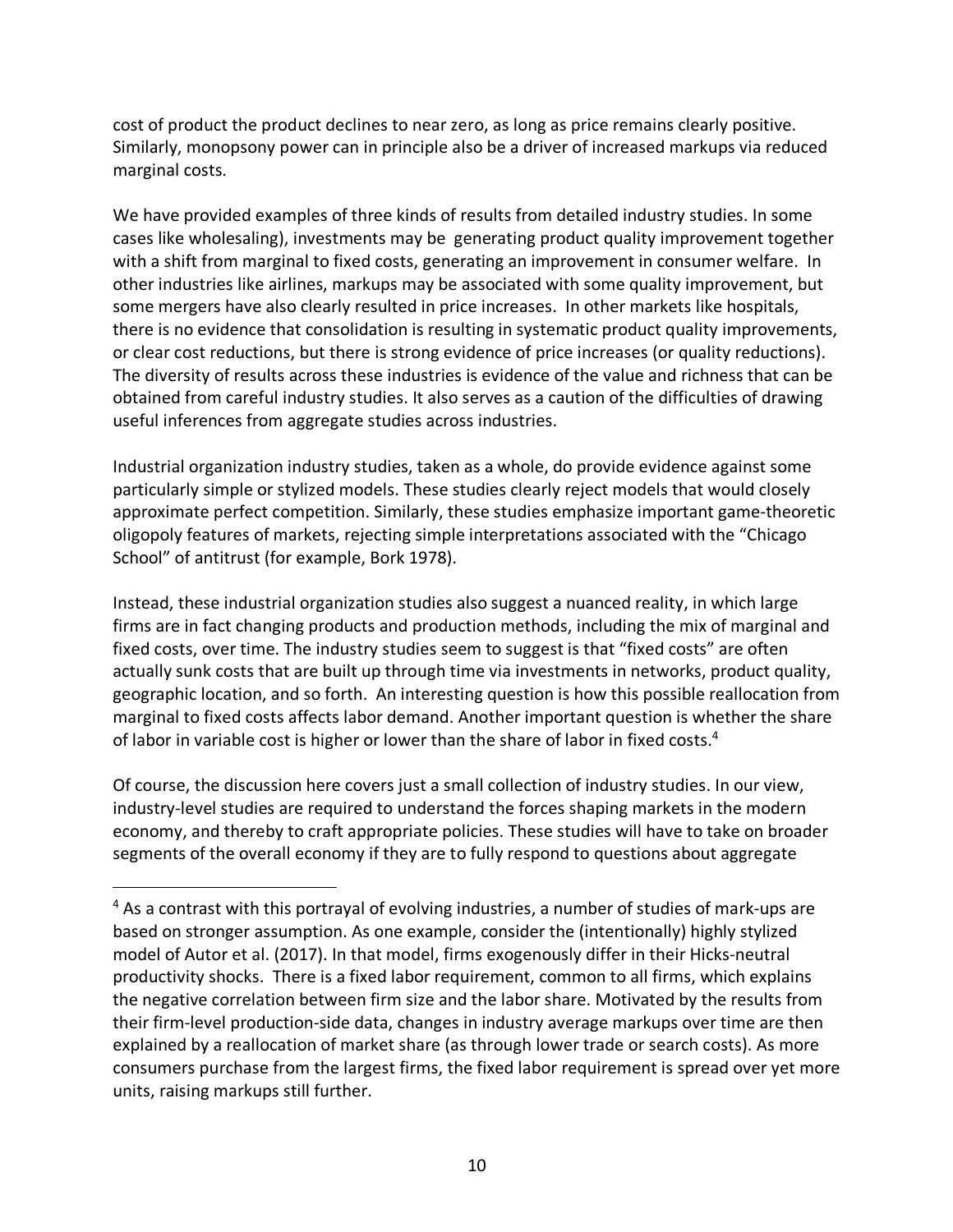markup trends. Also, while many existing industrial organization industry-level studies provide information on the level of markups, we would welcome a surge of industry-level research focused on trends in markups, to discover where they are rising and why. By their nature, detailed industry studies will tend to produce estimates and explanations for markups that are more complex than those advanced in studies making use of broad-based financial accounting data or Census data aggregated across large numbers of firms in very different industries. Focusing at the industry level allows researchers to study the ways in which firms seek to create competitive advantages with a mixture of strategies, including investment in fixed capital, changes in product quality, geographic advantage, and consolidation by merger.

## **Factors Leading to Rising Markups**

It seems plausible that some of the primitives modern industrial organization—cost, conditions, demand conditions, and pricing environment-- have been changing over the last few decades. For example, the adoption of information technology is often a fixed cost involved hardware, such as servers, or software, such as enterprise resource planning software. Thus, firms and industries that have had information technology grow in importance have rising fixed costs, which leads to rising markups, and can lead to markets dominated by one or a small number of large firms. On the demand side, growing importance of network effects can lead to one or a small number of firms dominating a market and thus commanding higher markups. With regard to firm conduct, increased managerial exploitation of market power can lead to rising markups, as can the documented slow decline in US antitrust enforcement (for example, Baker 2019). In this section, we consider the available evidence on the factors that have been leading to rising markups.

## *Rising Fixed and Sunk Costs*

We have already mentioned models of Shaked and Sutton (1982) and Sutton (1991), where fixed (and often sunk) costs at the firm level partly reflect endogenous choices of product quality, production techniques, and marketing. Under the assumptions of these models, industries do not deconcentrate even as market size grows, because there is always an incentive for some firm to become large, relative to the market, by making a sunk investment that drives up demand for its product.

Sutton (1991) gives examples where the better product does not involve much higher marginal cost (or can even involve reduced marginal cost) and therefore competition from lower quality competitors does not compete away the markup of the firm producing the high quality product. He argues that, during the period from the late nineteenth to mid twentieth century, decreasing transportation costs and national marketing strategies allowed many consumer goods products to trade higher fixed costs for national sales dominance. These firms maintained high markups and high national market shares in the absence of important scale economies of production. If Census data on production had existed during that period, it might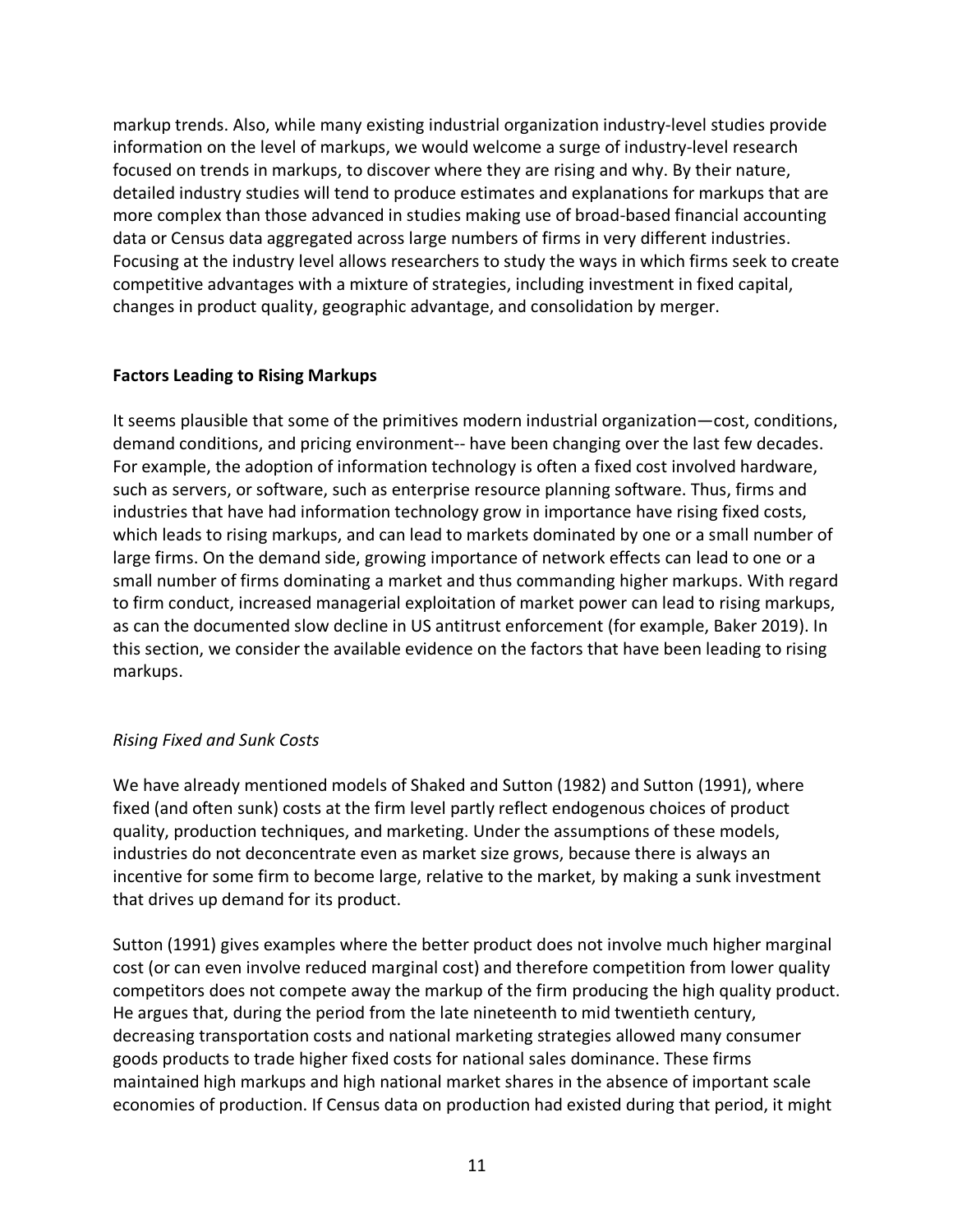have revealed a trend of increasing markups in consumer goods markets, with much of the markup attributable to a small number of "superstar" products.

What changes in the last few decades might allow firms to pursue a similar strategy of higher fixed costs and sustained market dominance? If a rise in the quality of services can be achieved with higher spending on information technology, and if a large component of information technology spending represents fixed costs, then the proportion of fixed to variable cost will be rising across the decades of increasing technological advancement. For example, Bessen (2017) provides evidence that customized software – used routinely by large corporations today – requires large upfront fixed sunk costs. Calligaris, Criscuolo and Luca (2018) find higher markups in more digitally intensive industries, and in addition find that differences in markups between digitally intensive and non-intensive industries have grown.

These patterns are consistent with the hypothesis that rising fixed sunk costs and lower marginal cost due to increases in information technology investments could be a significant driver of increasing markups. In studying this hypothesis, how can researchers measure fixed and sunk costs? As noted, industrial organization economists have often been suspicious of attempts to directly measure fixed costs from accounting or Census data, because accounting rules do not follow economic principles for expensing, depreciation, rents on existing assets and so forth.<sup>5</sup> Thus, industry-level studies typically estimate fixed (or sunk) costs as a kind of residual that explains the observed equilibrium market structure (or pattern of entry and exit) (Bresnahan and Reiss 1990; Berry 1992; Ciliberto and Tamer 2009; Berry, Eizenberg, and Waldfogel 2016). Fixed costs are bounded above by the level that would render existing firms unprofitable, and below by the level that would induce incremental entry.

However, this approach treats fixed costs as exogenous. In some instances, a firm can choose its fixed costs, like how its level of advertising and promotion, or of research and development. Treating fixed costs as endogenous is also consistent with evidence for the increased importance of intangible assets, which include management effectiveness, business processes, intellectual property, branding, and the effective use of information technology, as documented by Corrado, Hulton and Sichel (2009), Haskel and Westlake (2017), and Bhandari and McGrattan (2018). Firms' market shares are positively correlated with their intangible assets, as Crouzet and Eberly (2018) demonstrate. Moreover, they show that in some sectors like consumer goods, higher intangible assets are positively correlated with higher productivity, while in other sectors like health care, intangible assets are correlated with higher measured markups. A rising role of intangible assets will further complicate the use of accounting data to discuss markups, since these assets may be treated in an inconsistent fashion in accounting data (Yurokoglu 2018).

The welfare consequences of increasing sunk and fixed costs in an industry are complex, probably industry-specific, and may vary across antitrust and regulatory regimes. On the

 <sup>5</sup> This point is related to arguments in Fisher and McGowan (1985) and Schmalensee (1989) about general problems with depreciation, accounting data, and measured components of profit and cost.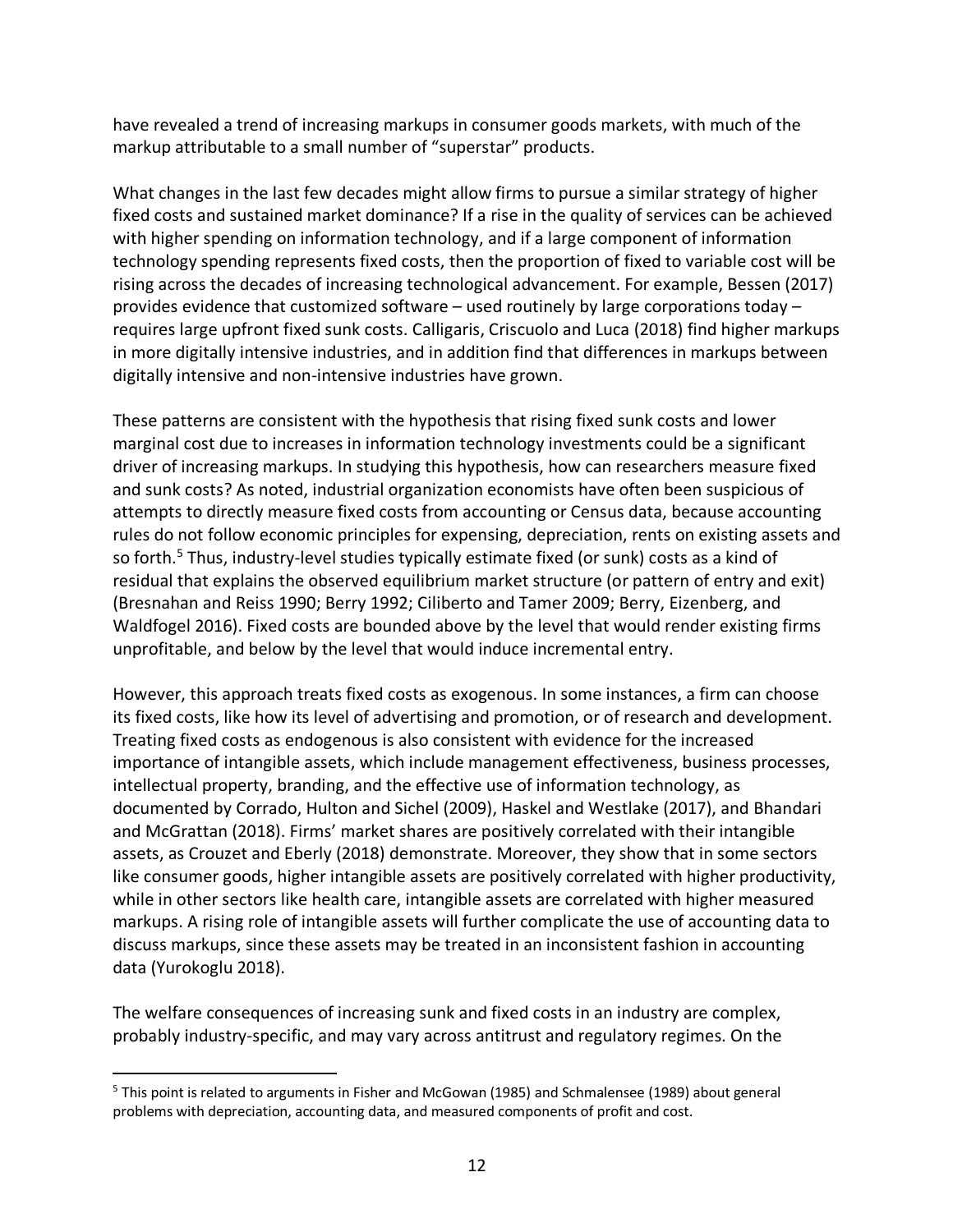consumer side, higher fixed costs may enable a rise in product quality, which is generally good. However, fixed costs may be duplicated by competitors, such that oligopoly generates excessive entry from the social welfare perspective (Mankiw and Whinston 1986; Berry and Waldfogel 1999). Moreover, better products may contribute to higher markups, especially if the high fixed (and/or sunk) costs limit the number of competing firms and drive up prices. Alternatively, higher markups can reflect falling marginal costs, rather than higher prices.

On the firm side, fixed costs must be offset by positive markups in order for the firm to survive. Therefore, industries with high markups may or may not be profitable. Profits in excess of those necessary to cover current fixed costs might reflect a return on past investments; indeed, the expectation of a current stream of profits may have been necessary to bring forth a socially valuable innovation. In other cases, current profits may reflect a rent on past luck or may result from a past sunk investment is that preventing socially desirable entry (for the modern game theory of sunk costs and entry barriers, see Tirole 1988). It is difficult to see how cross-industry studies can capture the industry-level complexity that results from high fixed and sunk costs.

The distributional consequences of higher fixed costs, perhaps combined with lower marginal costs, can be equally complex. For example, it is easy to imagine cases where labor is particularly associated with variable product costs, while (for example) fixed costs are associated with the employment of software engineers and with returns to various forms of intellectual property. In some cases, imputed fixed costs may reflect rents that do not serve an efficiency-enhancing purpose. For example, one possible rent involves a return to a (possibly lucky) first-mover advantage in a network industry, as we discuss in the next subsection.

In our opinion, both industry studies and accounting data studies point to the broad category of endogenously increasing fixed and sunk costs as an important, perhaps the most important, source of the apparent pattern of rising global markups. In the next section, we focus on the specific case of network effects, which create particular complexities.

## *Network Effects*

Network effects have become important in many sectors of the economy. In particular, they are often strongly present in digital platforms (US Bureau of Economic Analysis 2018), where many consumers rely on platforms with user-provided content regarding restaurants, hotels, traffic, and news. Network effects lead to markets dominated by one or a small number of firms, as in social media.

A rising importance of network effects can lead to weaker competition and thus higher markups in various ways. First, network effects tend to lead to consumer lock-in, enhancing firms' short-run market power while making new entry difficult. Second, network effects can make fixed costs more important, including expansions of information technology, distribution, delivery and promotion in order to reach a larger number of customers. Third, the aggregation of eyeballs and consumer information by platforms may give an advantage to the dominant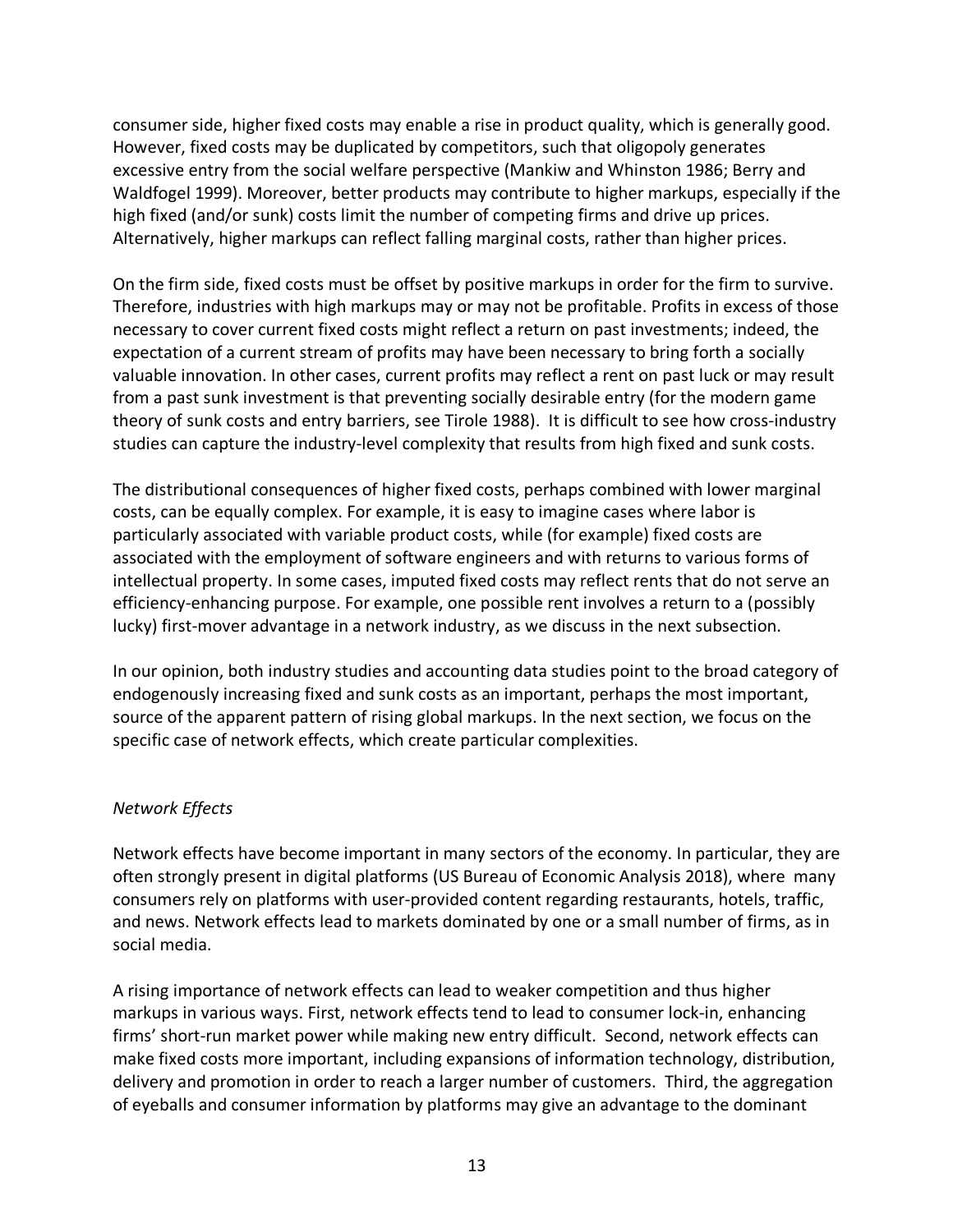business in selling advertising, and thus perpetuate a concentrated market structure (Bergemann and Bonatti 2018). For these reasons, the locus of competition in network markets often turns out to be *for* the market, not *in* the market. Once a firm has come to dominate a network market. its market position is not easily eroded.

The lucky first-mover in a market with network effects will benefit from these effects. Thus, markups in this instance include a rent on that luck, and there is no reason to believe that the (expected) market rent was required to generate the initial investment effort. Of course, the network can also create substantial consumer surplus. The policy question is whether some alternative antitrust or regulatory structure could improve the market outcome, while retaining the consumer benefits.

#### *Growing Monopsony Power*

Claims have been made that the concentration of employers is growing in labor markets, and that more concentrated employer markets are associated with lower wages (Azar, Marinescu, and Steinbaum 2019; Azar, Marinescu, Steinbaum, and Taska 2018; Naidu, Posner, and Weyl  $2018$ ).<sup>6</sup> To the extent that these forces trended toward more monopsony power or more exercise of monopsony power over the last decades, the declining cost of labor, typically a variable cost, may have contributed to the trend in markups.

There is long-standing evidence of monopsony power in some labor markets, notably the markets for nurses (Sullivan 1989; Currie, Farsi, and MacLeod 2005; Staiger, Spetz, and Phibbs 2010) teachers (Ransom and Sims 2010), and fast food workers (Card and Krueger 1994). However, there is evidence that the extent of monopsony power in the labor market, has grown over the years (Manning 2003). Some possible reasons include the decline in union membership, in the powers available to unions, and in legal remedies available to individual workers, all of which have weakened worker bargaining power (Farber et al 2018). There is also some evidence of the use of outsourcing by firms ("fissuring") to facilitate wage discrimination in a way that leads to lower average wages and higher markups (Weil 2011). There is speculation that the rise of the "gig" economy may be holding down worker wages as well (Dube 2010, Chen et al 2017). Another feature of labor markets that likely grew over the last decades but has only been uncovered recently is the use of non-compete clauses by employers in some industries (Starr, Prescott, and Bishara 2018), particularly for low wage workers in fast food and other franchises (Krueger and Ashenfelter 2018). <sup>7</sup>

 $6$  The finding is not universal. Lipsius (2018) and Rinz (2018) find that employer concentration has fallen, implying that monopsony power has fallen, not risen.

 $7$  The Washington State Attorney General has challenged these noncompete agreements and by 2019 had achieved many dozens of settlements to not enforce and remove the provisions. Also, the Department of Justice has recently prosecuted multiple cases of firms explicitly agreeing not to hire away each other's workers (the "no poach" agreements), as well as naked collusion to fix wages that occurred over many years. One of the first of this recent group of cases involved many of the top employers among the Silicon Valley tech firms such as Apple,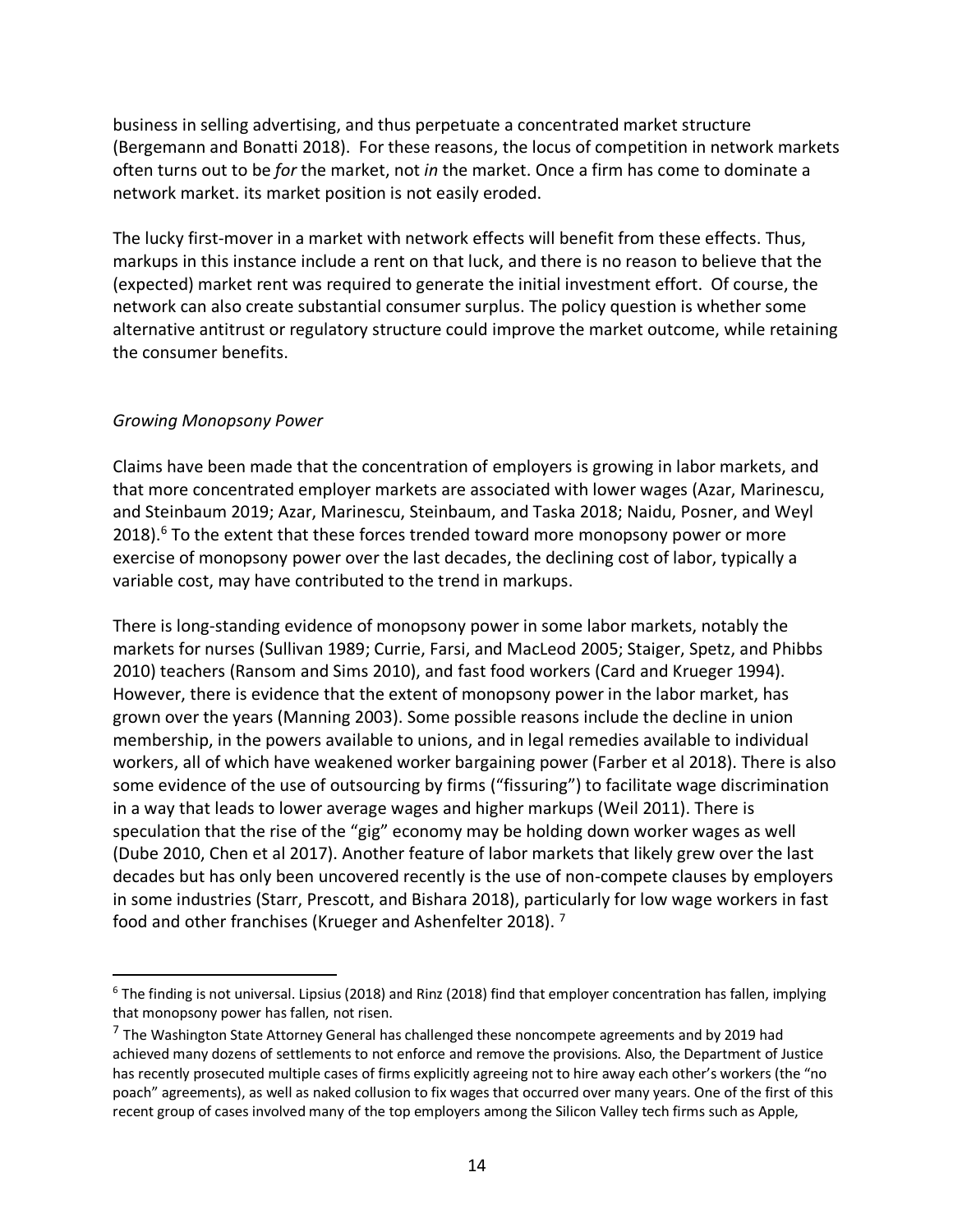A main difficulty in this area is that most of the existing studies of monopsony and wages follow the structure-conduct-performance: that is, they argue that greater concentration of employers can be applied to labor markets, and then proceed to estimate regressions of wages on measures of concentration. For the same reasons we discussed previously, studies like this may provide some interesting descriptions of concentration and wages, but are not ultimately informative about whether monopsony power has grown and is depressing wages.

Recent efforts are being made to take a more sound empirical approach. Card et al. (2018) reviews the evidence on labor markets and reconciles a variety of empirical results via a model of "differentiated jobs" that recalls industrial organization models of differentiated products. Azar, Berry, and Marinescu (2019) estimate an industrial organization style model of differentiated job vacancy demand at the level of the job applicant applying for a specific job title within a commuting zone. They find moderately positive levels of firm market power even in labor markets that are not highly concentrated. However, this work estimates levels of labor market power, not trends over time.

Linkages can also arise between mergers and increased monopsony power. Prager and Schmitt (2019) examine the effect of mergers in the hospital industry, and find evidence that mergers between nearby hospitals depress wage growth for workers with hospital job-specific skills (but not for workers with general job market skills).

At present, the extent to which any decreased competition in the labor market is a major driver of increased markups is not clear, and research which sheds light on this question would be most welcome.

## *Increased Rent Seeking*

 $\overline{a}$ 

Yet another potential explanation for higher markups that is that managers are increasingly better trained (perhaps in economics or MBA programs) to find and exploit situations where their firms face inelastic demand. Firms in many industries including airlines, entertainment, and retail have improved over time in their ability to price discriminate, presumably raising some markups while lowering others, with an uncertain implication for the distribution of markups. Traditionally, the economics profession has treated these situations as arbitrage of informational rents that guide economic activity and lead to an increase in efficiency (an idea attributed to Friedrich von Hayek). But once exposed to public scrutiny, these instances are often portrayed and perceived as exploitation of consumers.

Some firms have gone beyond more aggressive price discrimination, and have raised prices by engaging in holdup of a relationship-specific investment or by reneging on agreements that are not sufficiently protected by contract. As one example, pharmaceutical industry CEO Martin

Google, Adobe, Intel, Intuit, and Pixar (*In re: High-Tech Employee Antitrust Litigation*, N.D. Cal. Case 11-CV-02509- LHK [2015]).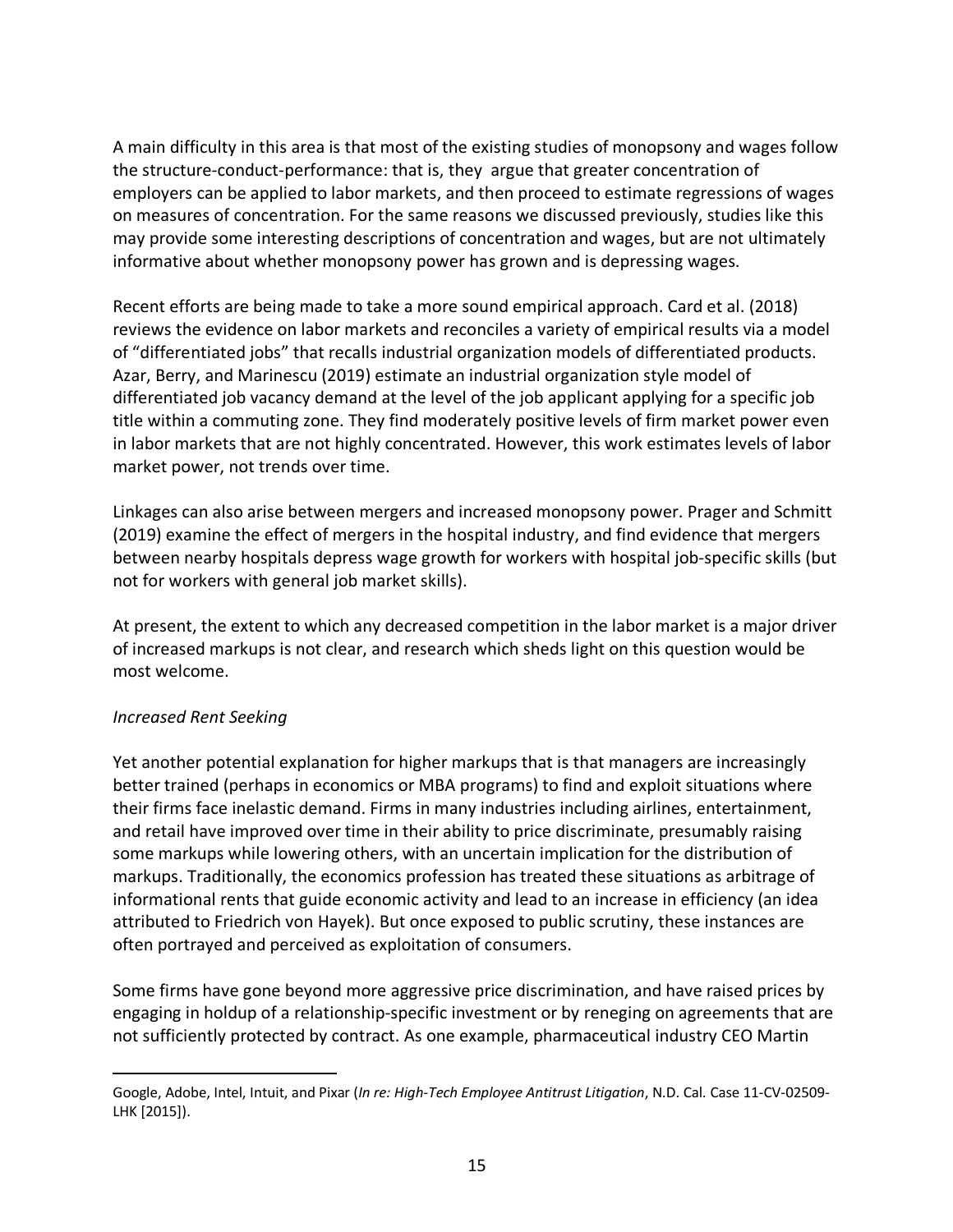Shkreli sharply increased the price of a generic drug in a marketplace where it takes several years for a competitor to be approved by the Food and Drug Administration (Pollack 2015). In another, holders of standard essential patents demanded high royalties from handset makers after networks implementing the standard were fully built out and could not be changed (Scott Morton and Shapiro 2016). In yet another example, hedge funds bought up the television stations that were needed to re-pack spectrum, so it could be used by wireless carriers, and strategically withheld those stations to raise the price of their assets (Doraszelski et al 2017). Physicians who are out-of-network with a certain insurer charge patients in the in-network hospital where they work three times as much as in-network physicians would charge (for an example of out-of-network billing for emergency care, see Cooper, Scott Morton, and Shekita 2018). When one of the outsourcing companies that perfected this strategy was written up in the *New York Times* and the strategy became public (Creswell, Abelson, and Sanger-Katz. 2017), insurers used the subsequent call for regulation to improve their bargaining positions in new contracts and the outsourcing company's profits fell.

To the extent that firms and their managers are becoming more sophisticated in their pursuit of inelastic niches where they can create and exploit market power, the relevant markups will rise. Research that sheds some light on the extent of this phenomenon, whether it has grown, and whether and to what extent it has contributed to increased markups would be beneficial.

## *Globalization*

Although globalization is not our focus here, it may also be part of the explanation of rising markups for the highest markup firms. A market that contains some firms that globalize and others that do not could generate this pattern. Firms with a global supply chain will have access to lower cost inputs and may then achieve economies of scale, leading to a higher markup. If that globalized firm gains share at the expense of domestic rivals, industry markups will rise. Thus, increased globalization may play a role in both increasing markups and the unequal distribution of the increase. Uncovering what effects globalization may have had on markets and markups seems a potentially fruitful area for future research.

## **Antitrust Enforcement**

There were undoubtedly some cases of overly aggressive enforcement of antitrust laws in the 1960s and '70s: in one much-discussed case, courts upheld blocking a merger that would have resulted in a combined market share of 7.5 percent (*United States v. Von's Grocery Co*., 384 U.S. 270 [1966]). However, courts in recent decades have been steadily dialing back antitrust enforcement, both through economic assumptions built in to jurisprudence as well as practical changes such as raising the pleading standards for plaintiffs (Baker 2019; Gavil 2019). Mergers in markets with more than two firms are much less likely to be challenged now than in past decades (Kwoka 2016)). The recent *Ohio v. American Express Co.* (138 S. Ct. 2274 (2018))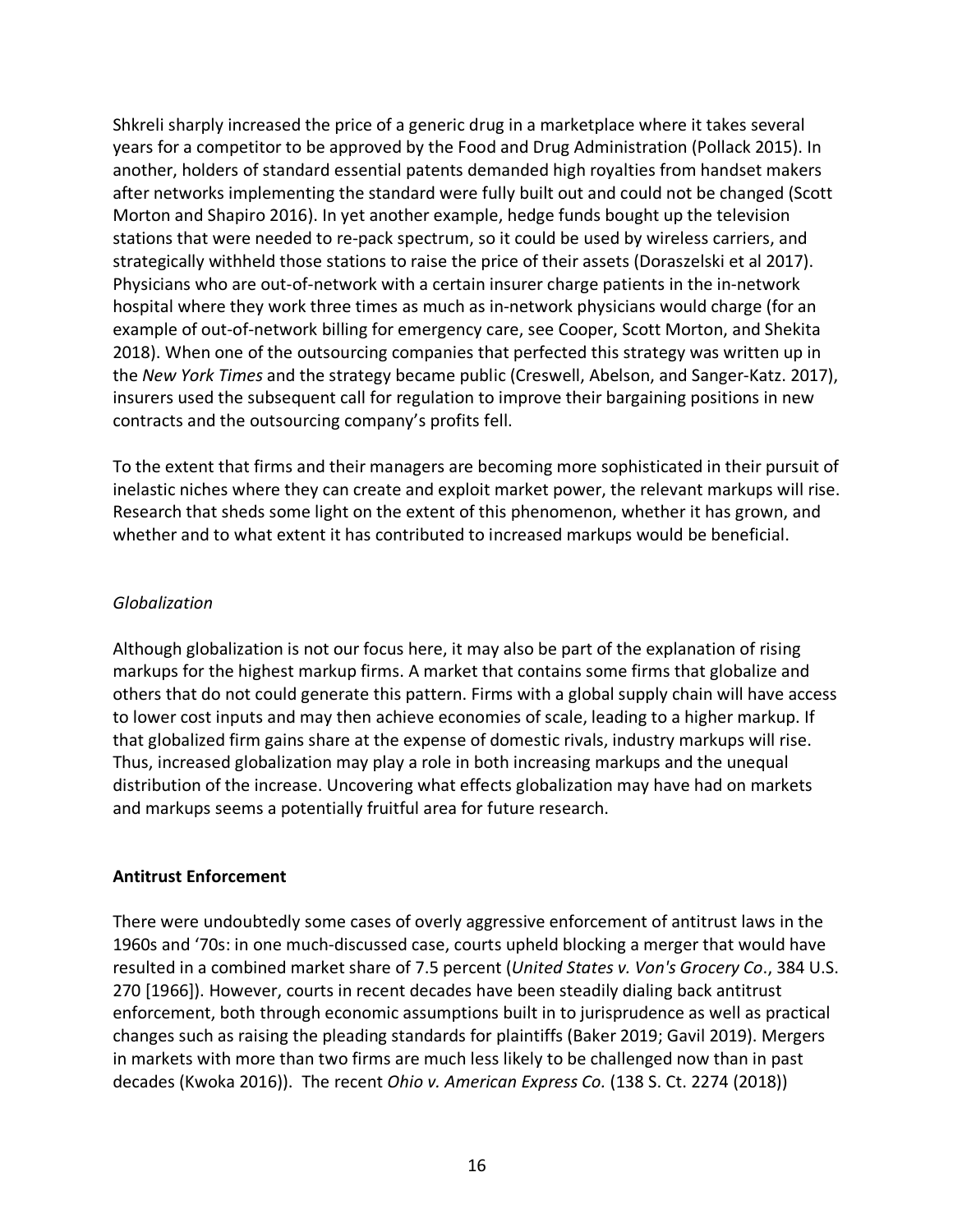Supreme Court ruling has been interpreted by some as possibly ending the government's ability to bring an antitrust case against a platform that operates in a two-sided market (Khan 2019).

The decline of antitrust enforcement in recent decades may be a contributor to rising markups, although more research is needed to substantiate this conclusion firmly (Kulick 2017; Baker 2019; Wollmann 2019). However, antitrust enforcement and competition policy is important in this context, because unlike shifts in fixed costs and technology, it can be directly addressed via policy. Moreover, regardless of the role of changing antitrust enforcement in explaining a rise in markups, higher markups imply a world that may require increased antitrust vigilance.

Here, we provide an overview of some commonly-mentioned concerns about underenforcement of antitrust that are especially applicable to the large, high-markup firms most at issue: vertical restraints, coordinated effects, digital platforms, exploitation of intellectual property, acquisitions of potential competitors, and exclusionary conduct. These issues have been discussed in more detail in a number of other policy venues, including this issue (Shapiro 2019, Scott Morton et al 2019, Federico et al 2019, Baker 2019). We then offer some concluding thoughts on the appropriate perspective of antitrust enforcement given the current state of knowledge in these areas.

### *Some Specific Concerns about Underenforcement of Antitrust*

*Vertical restraints* describes contracts between firms with a vertical relationship that may have anticompetitive effects depending on the type of restraint, the party using it, market structure, and so forth (Segal and Whinston 2000; Crawford et al. 2017; Conlon and Mortimer 2013; Asker 2016). These issues seem potentially important in the current situation where certain markets have come to be dominated by one or a small number of large firms. A common situation is that high-markup platform firms succeed by offering valuable (often digital) goods and services to consumers, but then competition issues arise when the platform either begins to supply the complementary products itself, or contracts over price, quality, or technology in a way that limits the independent complements on the platform. Raising rivals' costs, foreclosure, and exclusion are among the possible theories of harm that can be raised in this setting. The Vertical Merger Guidelines of the US Department of Justice were last updated in 1984, and the federal agencies rarely bring such cases. The government litigated its first vertical merger case in 40 years in 2018, arguing that proposed vertical merger between AT&T and Time Warner was anticompetitive, but lost convincingly at the federal appeals court level (*US v. AT&T INC., DirecTV Group Holdings, LLC, and Time Warner Inc*. 310 F.Supp.3d 161 [2018]).

*Coordinated effects* refers to a situation in which concentrated industries or sectors may be more susceptible to tacit collusion (Tirole 1988). Recent empirical work has found tacit collusion to be unexpectedly prevalent (Miller and Weinberg 2017; Ciliberto and Williams 2015; Schmitt 2018), but in general the economics profession has contributed little to this policy area. In a world with trends towards concentration, more understanding and measurement of tacit collusion would be valuable.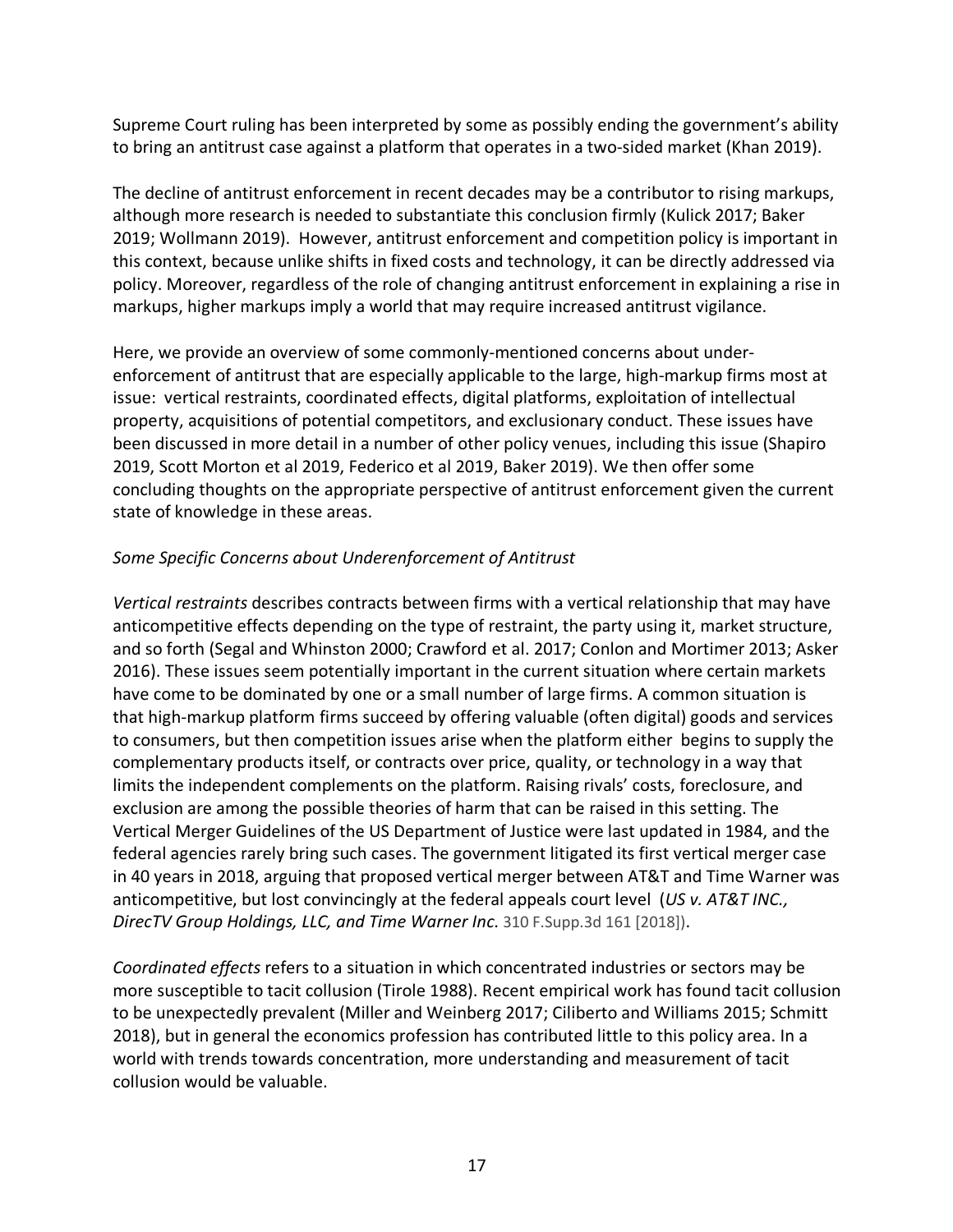The rise of *digital platforms* has been an important change in the economy, sparking rising calls from some quarters for antitrust action against firms like Amazon, Facebook, and Google (Khan 2016, Wu 2018, Hughes 2019 ). The European Commission has been active in this area, raising issues that include allegations of exclusionary bundling, anticompetitive exclusive contracts, vertical foreclosure, and anticompetitive mergers. In our view, establishing robust theories of harm and tools to evaluate the evidence for or against digital platforms are valuable activities for the antitrust agencies as well as academic economists. However, US antitrust agencies have not been active in this area with the exception of the investigation by the Federal Trade Commission (US Federal Trade Commission 2013) that led to a settlement but no case.

Firms may use *patents or other intellectual property to engage in exclusionary conduct* in related markets. For example, branded drugs have long used patent litigation settlements as a way to pay generic rivals to stay out of the market (called "reverse payments" or "pay for delay"). It took 18 years from the time the Federal Trade Commission first identified this strategy to the time when the US Supreme Court ruled that it can, under certain conditions, be illegal *(FTC* v. *Actavis, Inc.,* 570 U. S. 136 [2013]). Pharmaceutical firms have also used "patent thickets" and "product hopping" (for example, changing dosages or packaging) to prevent competitive entry or substitution. Patent litigation can be used as a strategy by firms with large portfolios to discourage investment and innovation or to partner with an incumbent firm to disadvantage rivals: as one example, the Federal Trade Commission successfully sued Qualcomm for such tactics involving the use of a key semiconductor device used in smartphones (for background, see https://www.ftc.gov/enforcement/cases-proceedings/141- 0199/qualcomm-inc ). A similar result occurs when a standard-setting organization for an industry sets a standard that requires the use of an essential patent—and then the firm holding that patent denies rivals access to patent on fair, reasonable, and nondiscriminatory terms. In work on causes behind a rise in dominant firms and a fall in US business dynamism, Akcigit and Ates (2019) suggest that one cause is "a heavy use of intellectual property protection by market leaders to limit the dissemination of knowledge."

*Acquiring potential entrants when they are still small* can be a way for a dominant firm to improve quality, or to fold a complement into its core product—or just to block a future potential entrant. Traditional antitrust enforcement has often focused more on whether a merger led to an immediate significant increase in market share, not on how it affected potential or nascent competition. But when a market is subject to strong network effects, competition is *for* the market, and the possibility that the nascent entrant could contest the incumbent is an important source of competition. Frequently mentioned anecdotes include big tech companies' acquisitions of small firms in adjacent product markets, such as Facebook's acquisitions of Instagram and WhatsApp. In a study of the pharmaceutical industry, Cunningham, Ederer and Ma (2018) conclude that about 6.4 percent of pharma acquisitions are "killer acquisitions," where the acquisition eliminates entry by a potential competitor. However, both the probability and the value of potential entry are uncertain, and research on identifying or measuring these effects in different settings would be extremely useful.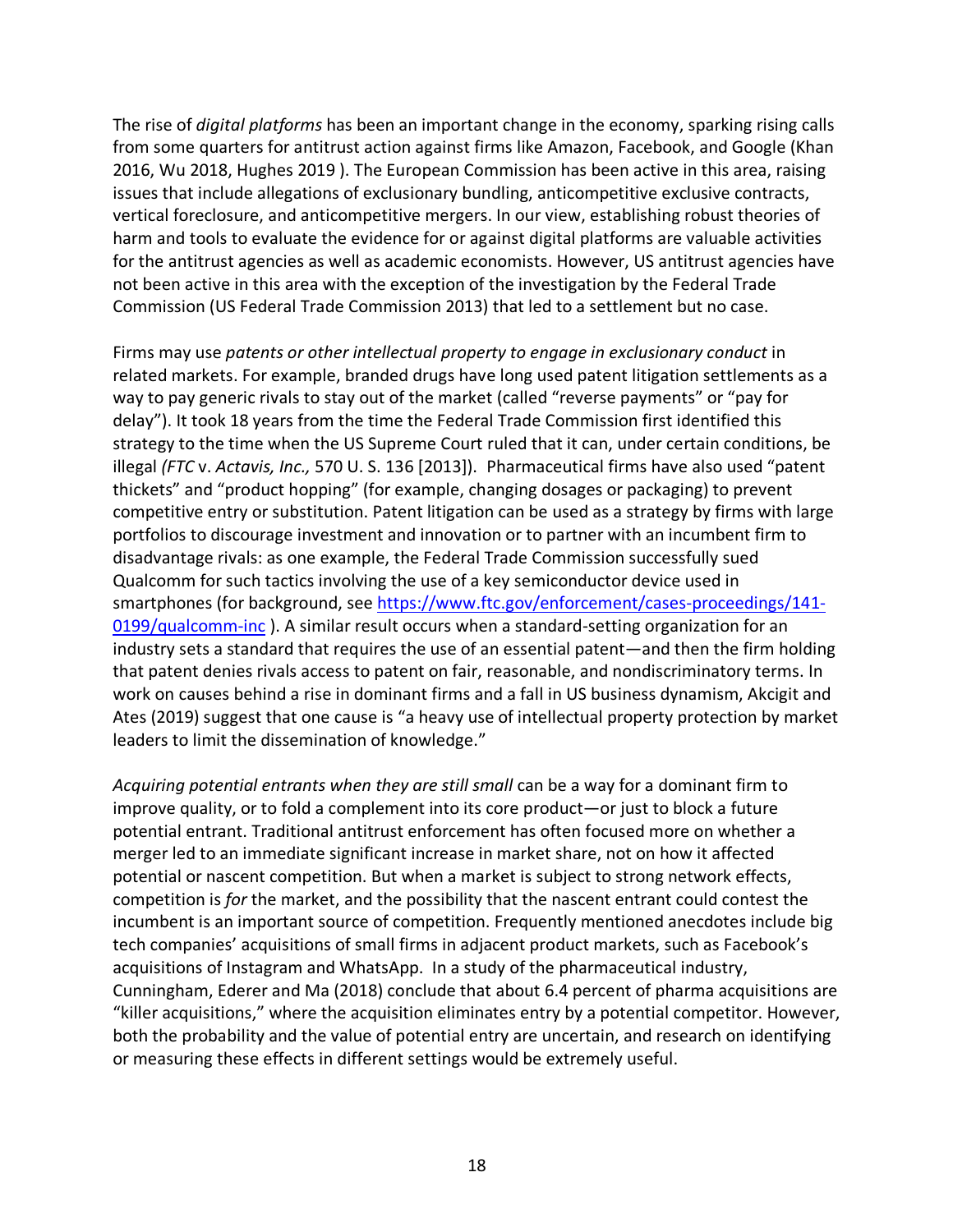"Exclusionary conduct" arises when large incumbent firms with low marginal costs undertake activities that deter entry or disadvantage existing rivals. Two of the many possible examples of exclusionary conduct especially relevant in the current context include most-favored-nation contracts and refusals to deal.

*"Most-favored-nation"* (MFN) contracts (a term lifted from international trade treaties) specify that a seller must give the buyer who has such a contract as good a price as that seller gives to any other buyer. This may appear pro-competitive. But notice that MFN makes price discounts more costly for the seller – any discount to any other buyer must also be provided to the buyer with the MFN contract. For example, imagine the firms interacting on a large digital platform, like hotels, agree to sign an MFN contract with the platform (Boik and Corts 2016; Baker and Scott Morton 2018). If a rival digital platform with a lower commission (say, 10 percent instead of 25 percent) enters and contracts with the same hotels, the hotel room must be priced as high on the low-margin platform as it is on the high-margin platform, and the lower-cost distribution channel may fail to gain traction. These practices have been challenged in Europe, but not in the United States (Mantovani, Piga, and Reggiani 2019).

*Refusals to deal and foreclosure* can be an attempt to weaken competition. The EC's case against Google's search engine illustrates this issue (European Commission 2017). Suppose a provider of local service listings is a complement to general search; namely, a consumer can search on Google and find a Yelp page that holds the desired information. Displaying the Yelp page and letting consumers learn about it may allow Yelp to establish an independent relationship with consumers. The platform can use its rules to determine the display of organic results and the selection of ads shown, and in this way may be able to steer consumers away from such a complement. The platform could have a financial interest in doing so because of the risk that consumers learn to go straight to Yelp, reducing single-homing and the market power of the platform. This strategy might be even more attractive if the platform sells its own (vertically integrated) similar local search product, and can divert revenues from local search advertising to itself by steering customers to its own product. (Or perhaps it could raise its rival's costs by requiring it to purchase an ad in order to obtain consumers.) Foreclosure strategies of this type can reduce competition in either the underlying platform market, or possibly in competition among services provided on the platform.

As the economy becomes increasingly digital, possessing data can be another way to limit competition. For example, health care systems often refuse or make it difficult to transmit patients' data to alternative health care providers, with the explicit goal of retaining patients (Savage, Gaynor, and Adler-Milstein 2019). Anticompetitive use of data is another method of exclusion. The US Department of Justice recently settled a case against a large hospital system for employing clauses in their contracts with insurers that prevented insurers from providing patients information or incentives that would direct them to lower cost or higher value hospitals (*United States and the State of North Carolina v. Carolinas Healthcare System*, https://www.justice.gov/atr/case/us-and-state-north-carolina-v-charlotte-mecklenburghosptial-authority-dba-carolinas). Another such case is being pursued by the Attorney General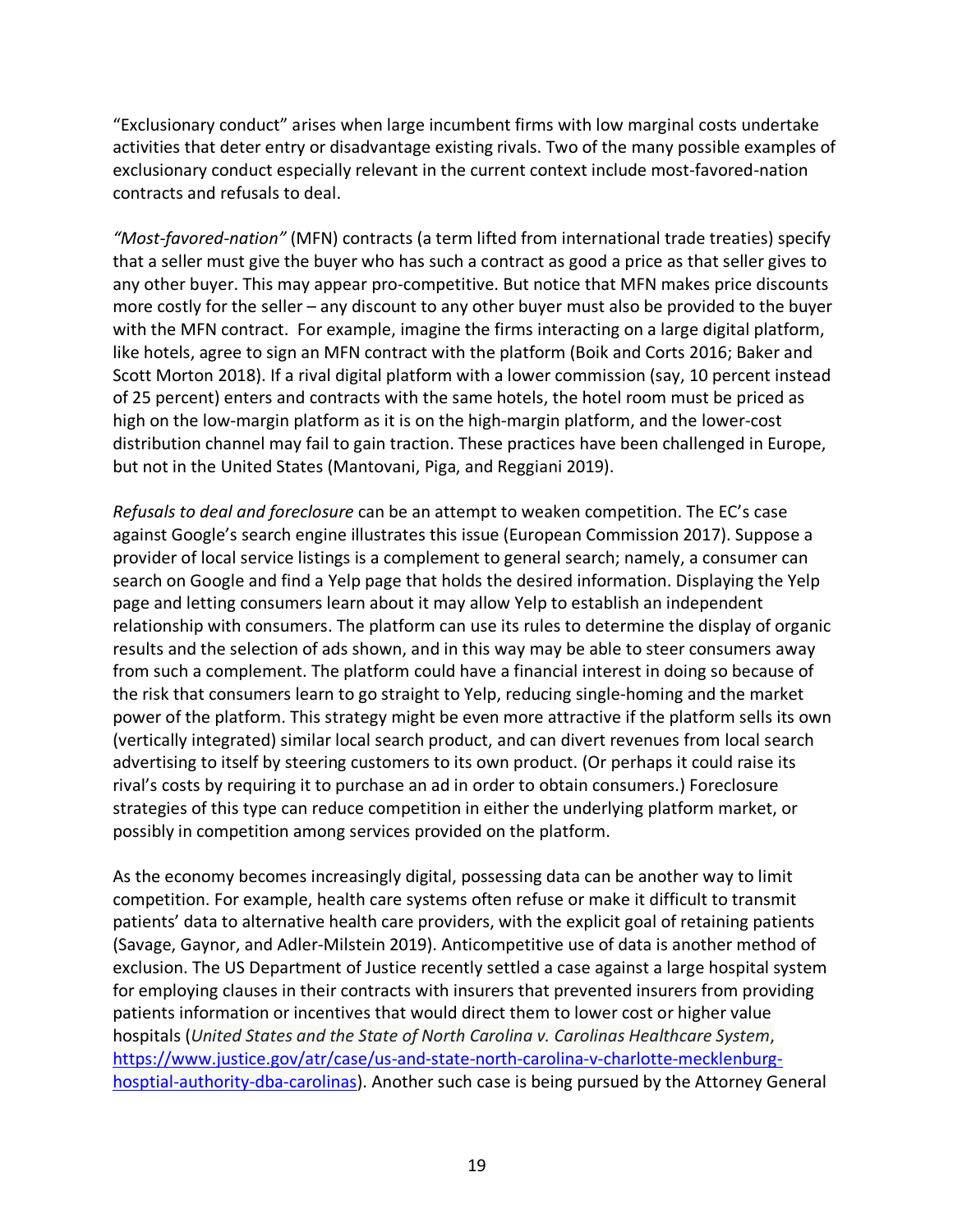in California (*People of the State of California Ex. Rel. Xavier Becerra v. Sutter Health*, https://oag.ca.gov/system/files/attachments/press\_releases/Sutter%20Complaint.pdf).

#### *Moving Forward with Antitrust in a Situation of Uncertainty*

Much of the evidence regarding rising markups seems to us plausible and worthy of further investigation, although uncertainty remains as to the most important causes of rising markups. Despite these uncertainties, the research base does provide some guidance for policy (for a decision theoretic approach to antitrust enforcement, see Baker 2015). We do know that competitive markets are generally beneficial for consumers. We also know that market power, once acquired, can be durable due to many of the economic and strategic issues discussed above. In particular, a substantial game-theoretic literature emphasizes the role of sunk costs in maintaining high markups (Tirole 1986). There are many examples in US economic history, including IBM and Microsoft, in which substantial market power persisted over decades.

The potential benefits of a number of forms of antitrust enforcement are robust to the magnitudes that future research on these issues may uncover. If the goal is to reduce market power, the most useful focus for antitrust enforcers is likely to be on conditions of entry, including acquisitions by existing of recent or potential entrants, along with exclusionary conduct. Without rules to ensure there is competition on the merits, existing market power can be leveraged to create future market power and generate the durability that appears in the data. Consistent vigorous antitrust enforcement can ensure that concentration does not perpetuate itself because entry is not protected.

It's worth remembering that government agencies besides the antitrust authorities at the Federal Trade Commission and the US Department of Justice can have significant impacts on entry, market structure, and competition. For example, rules from the Food and Drug Administration hinder entry of biosimilar drugs. The Department of Health and Human Services permits higher fees to be charged for the same physician service if the service is provided in a doctor's office owned by a hospital, and permits hospitals (but not doctors) to obtain substantial discounts on expensive drugs (like those for treating cancer) that are administered by physicians (the "Section 340B" program). These policies unintentionally encourage consolidation, since hospitals and physician practices can share the rents from these regulatory loopholes if the practices are owned by hospitals. Rules from the US Department of Transportation (2017) affect the transparency of airline fees. The US Patent and Trademark Office's (PTO) decisions to issue low quality patents enables the activities of patent trolls. The Federal Communications Commission sets rules that give multichannel video programming distributors greater or lesser power to limit content provision by online video providers. At the state level, legislatures respond to the desires of incumbent car dealers by passing laws preventing the entry of new car brands into the state (*Tesla Motors, Inc. v. Johnson et al.*, W.D. Mich. Civil Action 16-cv-1158 [2017]; Gavil, Feinstein, and Gaynor 2014).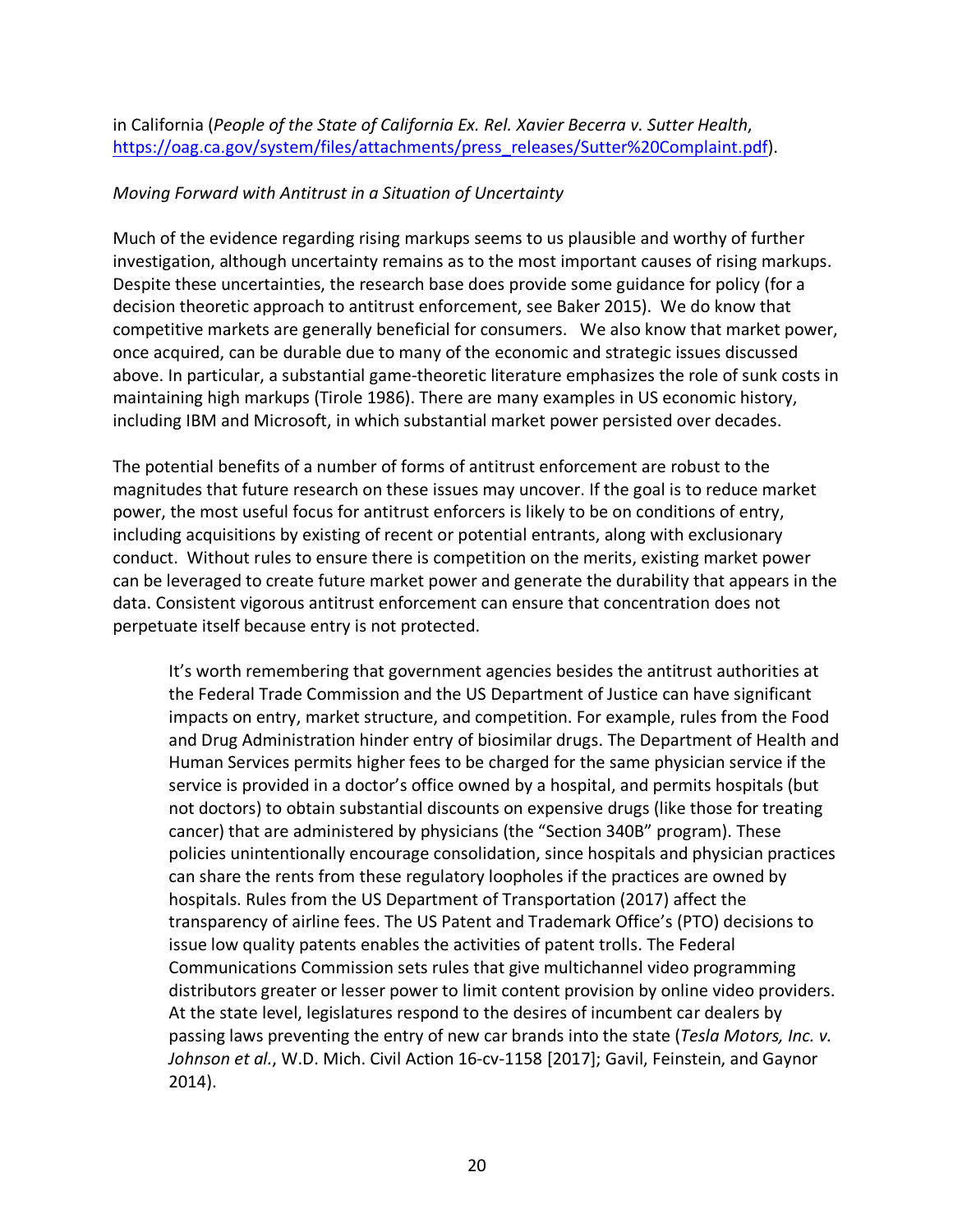In summary, a wave of industry-level econometric studies are needed to help us understand shifts in mark-ups, the underlying causes, and more broadly how markets in our modern economy are functioning and evolving. Many of the likely causes of rising markups in this paper involve economic shifts that do not have any direct policy response. But whatever the underlying cause and size of rising markups, there are several policy levers along the lines mentioned here that could be used to promote competition.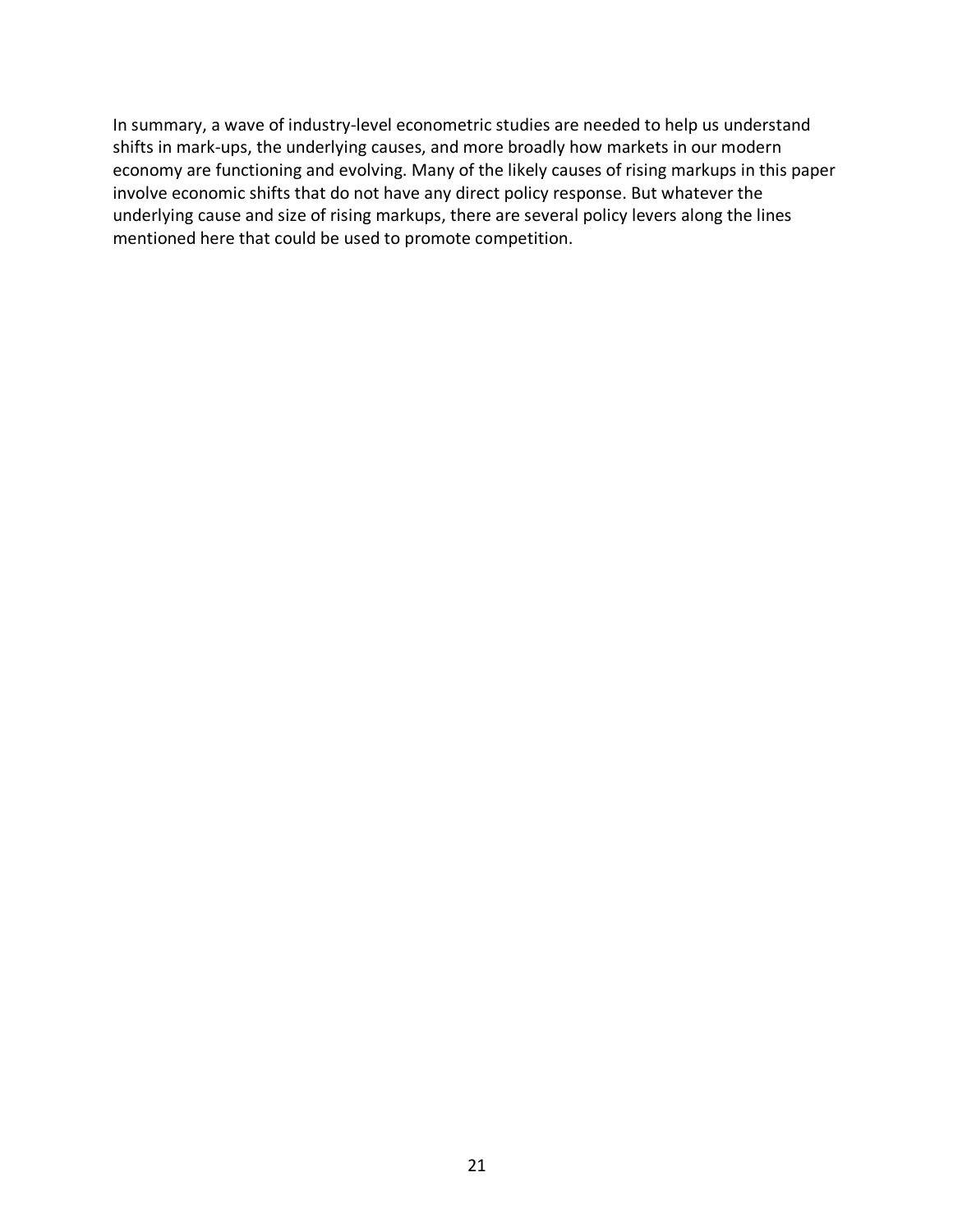# References

- Abraham, Jean M., Gaynor, Martin, and William B. Vogt. 2007. "Entry And Competition In Local Hospital Markets." *Journal of Industrial Economics*, 55(2): 265-288.
- Akcigit, Ufuk, and Sina T. Ates. 2019. "What Happened to U.S. Business Dynamism?" Becker Friedman Institute Working Paper. April 15. https://bfi.uchicago.edu/workingpaper/what-happened-to-u-s-business-dynamism/./
- Asker, John. 2016."Diagnosing Foreclosure Due to Exclusive Dealing." *Journal of Industrial Economics*. 64(3): 375-410.
- Autor, David, David Dorn, Lawrence F Katz, Christina Patterson, and John Van Reenen. 2017. "The Fall of the Labor Share and the Rise of Superstar Firms." *NBER Working Paper No. 23396.*
- Azar, José , Steven Berry, and Ioana Marinescu. 2019. "Estimating Labor Market power." *Unpublished.*
- Azar, José , Ioana Marinescu, and Marshall Steinbaum. 2017. "Labor Market Concentration."*NBER Working paper No. 24147.*
- Azar, José , Ioana Marinescu, Marshall Steinbaum, and Bledi Taska. 2018. "Concentration in US Labor Markets: Evidence from Online Vacancy Data." *NBER Working Paper No. 24395.*
- Baker, Jonathan B. 2015. "Taking the Error Out of 'Error Cost' Analysis: What's Wrong with Antitrust's Right." *Antitrust Law Journal.*
- Baker, Jonathan B. 2019. The Antitrust Paradigm. Harvard University Press.
- Baker, Jonathan B., and Fiona Scott Morton. 2018. "Antitrust Enforcement Against Platform MFNs." *The Yale Law Journal* 127 (7): 1742-2203.
- Barkai, Simcha. 2017. "Declining Labor and Capital Shares." Working Paper, London Business School.
- Benmelech, Efraim, Nittai Bergman, and Hyunseob Kim. 2019. Strong Employers and Weak Employees: How Does Employer Concentration Affect Wages? Working Paper, Northwestern University.
- Bergemann, Dirk , and Alessandro Bonatti. 2018. "Markets for Information: An Introduction." *Cowles Foundation Discussion Paper No. 2142.*
- Berry, Steven T. 1990. "Airport Presence as Product Differentiation." *The American Economic Review* 80 (2): 394-399.
- Berry, Steven. 1992. "Estimation of a Model of Entry in the Airline Industry." *Econometrica* 60(4): 889–917.
- Berry, Steven, Mike Carnall and Pablo Spiller (2006), "Airline Hubbing, Costs and Demand," in *Advances in Airline Economics, Vol. 1: Competition Policy and Anti-Trust*, D. Lee, ed. Elsevier Press 183-214.
- Berry, Steven, Alon Eizenberg, and Joel Waldfogel. 2016. "Optimal product variety in radio markets." *RAND Journal of Economics* ( RAND Corporation) 47 (3): 463-497.
- Berry, Steven, and Philip Haile. 2014. "Identification in Differentiated Products Markets Using Market Level Data." *Econometrica* vol. 82(5): 1749-1797.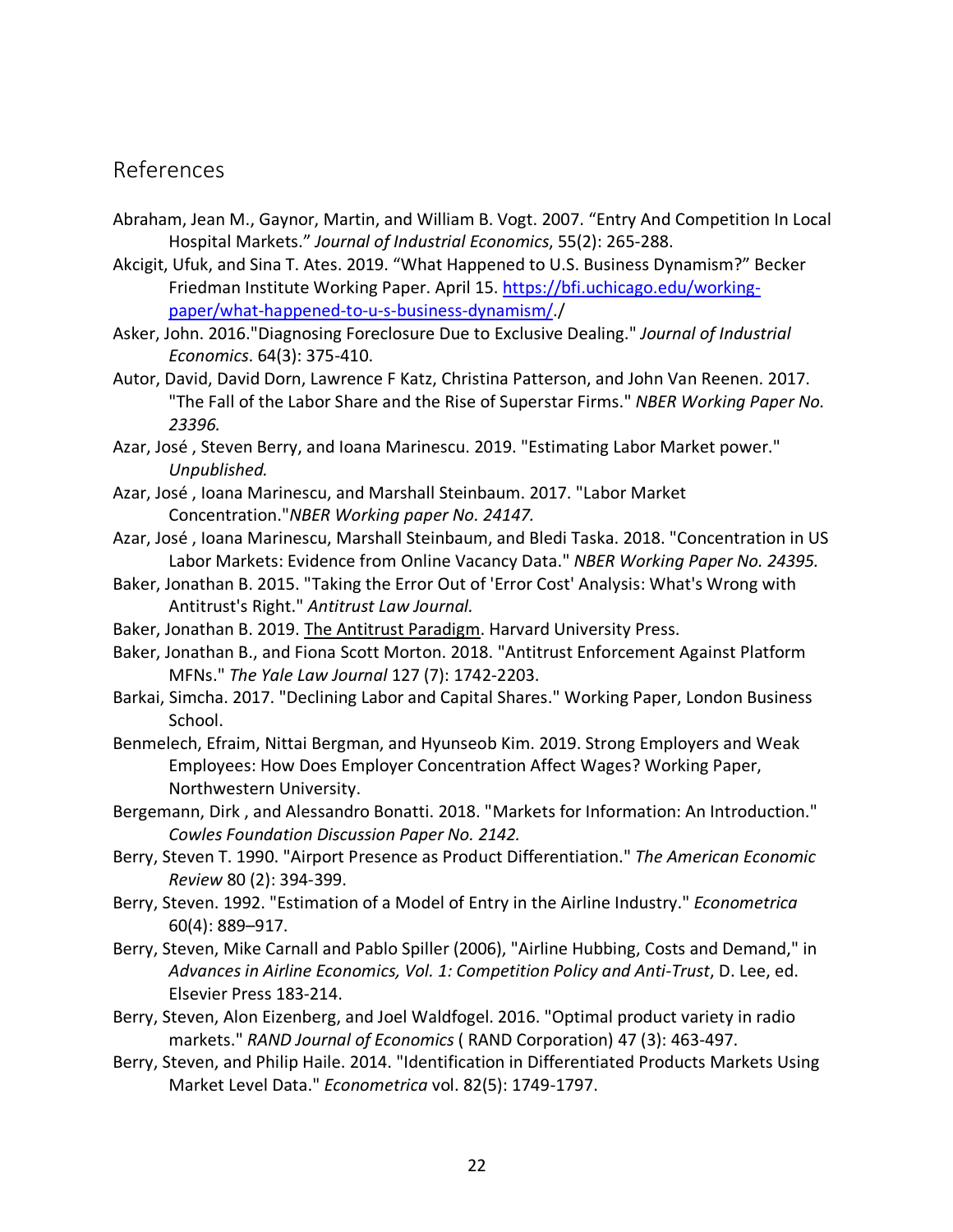- Berry, Steven, and Joel Waldfogel. 1999. "Free Entry and Social Inefficiency in Radio Broadcasting." *The RAND Journal of Economics* 30(3): 397-420.
- Bessen, James E. 2017. "Information Technology and Industry Concentration." *Boston University School of Law, Law and Economics Research Paper No. 17-41.*
- Bhandari, A, and E R McGrattan. 2018. "Sweat Equity in U.S. Private Business." NBER Working Paper No. 24520. Federal Reserve Bank of Minneapolis Staff Report 560.
- Boik, Andre, and Kenneth S. Corts. 2016. "The Effects of Platform MFNs on Competition and Entry." *The Journal of Law and Economics* 59 (1): 105-134.
- Borenstein, Severin. 1990. "Airline Mergers, Airport Dominance, and Market Power." *American Economic Review* 80(2): 400-404.
- Borenstein, Severin. 2011. "Why Can't US Airlines Make Money?" *American Economic Review* 101(3): 233-237.
- Bork, Robert H. 1978. *The Antitrust Paradox*. New York: Free Press.
- Bresnahan, Timothy f. 1989. "Empirical studies of industries with market power." In *Handbook of Industrial Organization, edition 1, volume 2,* , edited by Richard Schmalensee & Robert Willig , 1011-1057. Amsterdam: Elsevier.
- Bresnahan, Timothy F., and Peter C. Reiss. 1990. "Entry in Monopoly Markets." *The Review of Economic Studies* 57(4): 531-553.
- California Attorney General Press Release. 2018. "Attorney General Becerra Sues Sutter Health for Anti-competitive Practices that Increase Prices for California Families." *State of California Department of Justice - Office of the Attorney General.* March 30. https://oag.ca.gov/news/press-releases/attorney-general-becerra-sues-sutter-healthanti-competitive-practices-increase.
- Calligaris, Sara, Chiara Criscuolo, and Marcolin Luca . 2018. "Mark-Ups in the Digital Era." *OECD Science, Technology and Industry Working Papers, No. 2018/10.*
- Capps, Cory, David Dranove, and Mark Satterthwaite. 2003. "Competitition and Market Power in Option Demand Markets." RAND Journal of Economics 34(4): 737–63.
- Card, David, Ana Rute Cardoso, Joerg Heining, and Patrick Kline. 2018. "Firms and Labor Market Inequality: Evidence and Some Theory." *Journal of Labor Economics* 36 (S1): S13-S70.
- Card, David, and Alan B. Krueger. 1994. "Minimum Wages and Employment: A Case Study of the Fast-Food Industry in New Jersey and Pennsylvania." *American Economic Review* 84 (4): 772-793.
- Carlton, Dennis W., William M. Landes, and Richard A. Posner. 1980. "Benefits and Costs of Airline Mergers: A Case Study." Bell Journal of Economics 11(1): 65–83.
- Chen, M. Keith, Judith Chevalier, Peter Rossi, and Emily Oehlsen. 2017. "The Value of Flexible Work: Evidence from Uber Drivers," NBER working paper 23296.
- Ciliberto, Federico, and Tamer Elie. 2009. "Market Structure and Multiple Equilibria in Airline Markets." *Econometrica* 77 (6): 1791-1828.
- Ciliberto, Federico, and Jonathan W. Williams. 2015. "Does Multimarket Contact Facilitate Tacit Collusion? Inference on Conduct Parameters in the Airline Industry." 45 *RAND Journal of Economics* 45(4):764-91.
- Conlon, Christopher T., and Julie Holland Mortimer. 2013. "Efficiency and Foreclosure Effects of Vertical Rebates: Empirical Evidence." NBER Working Paper 19709.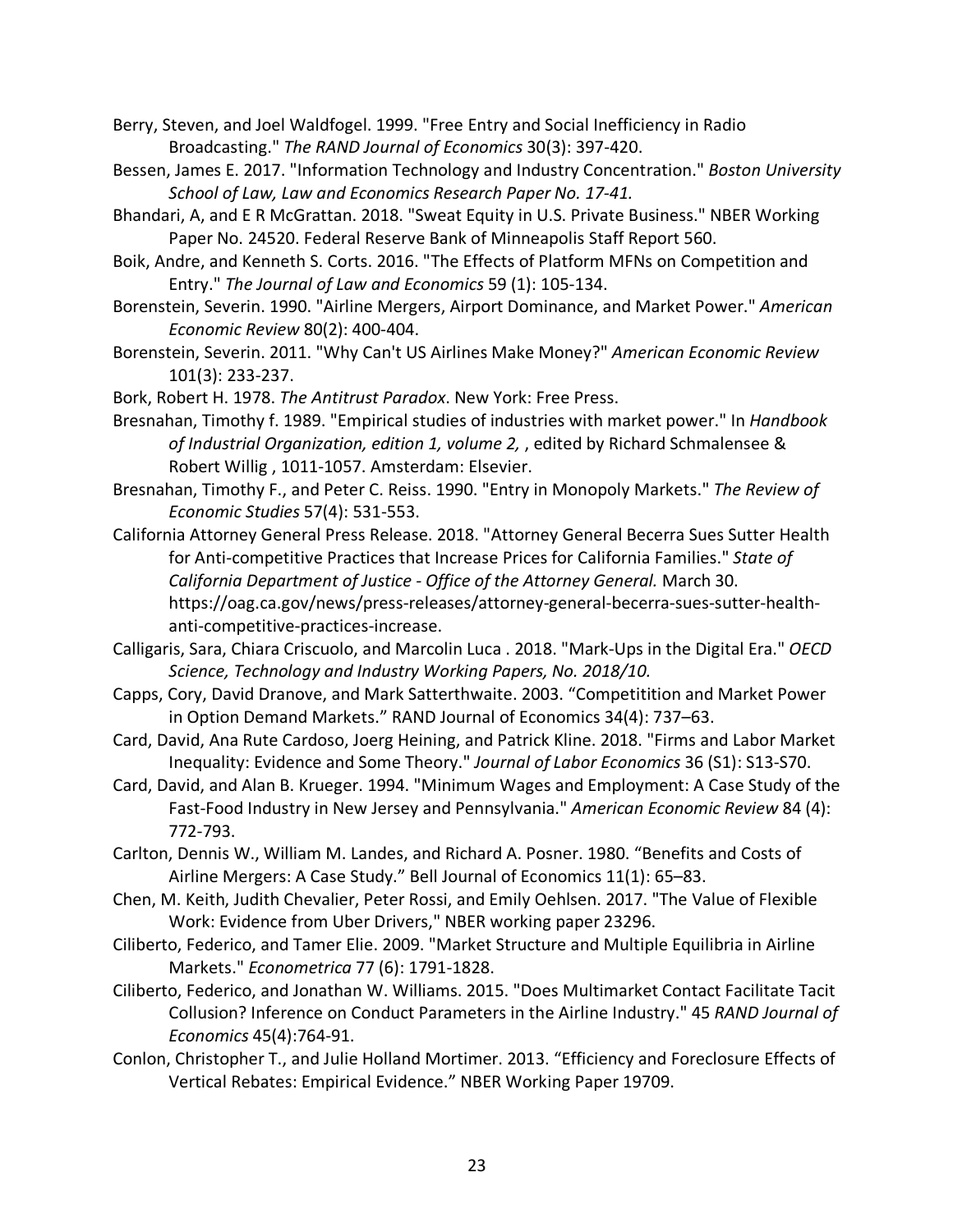- Cooper, Zack, Craig, Stuart V., Gaynor, Martin, and John Van Reenen. 2019. "The Price Ain't Right? Hospital Prices and Health Spending on the Privately Insured." *The Quarterly Journal of Economics*, 134(1): 51–107.
- Cooper, Zack, Stephen Gibbons, Simon Jones, and Alistair McGuire. 2011. "Does Hospital Competition Save Lives? Evidence from the English NHS Patient Choice Reforms." *Economic Journal* 121 (554): F228–60.
- Cooper, Zack , Fiona Scott Morton, and Nathan Shekita. 2018. "Surprise! Out-of-Network Billing for Emergency Care in the United States." *NBER Working Paper No. 23623.*
- Corrado, Carol, Charles Hulten, and Daniel Sichel. 2009. "Intangible Capital and Economic Growth." *Review of Income and Wealth.*
- Cowling, Keith , and Michael Waterson. 1976. "Price-Cost Margins and Market Structure." *Economica, vol. 43, issue 171* 267-274.
- Crawford, Gregory S. , Robin S. Lee, Michael D. Whinston, and Ali Yurukoglu. 2017. "The Welfare Effects of Vertical Integration in Multichannel Television Markets." *Econometrica* 43(171):267-74.
- Creswell, Julie , Reed Abelson, and Margot Sanger-Katz. 2017. "The Company Behind Many Surprise Emergency Room Bills." *The New York Times*, July 24 2017.
- Crouzet, Nicolas, and Janice Eberly. 2018. "Intangibles, Investment, and Efficiency." AEA Papers and Proceedings 108(1): 426–31.
- Cunningham, Colleen , Florian Ederer, and Song Ma. 2018. "Killer Acquisitions." https://ssrn.com/abstract=3241707.
- Currie, Janet , Mehdi Farsi, and W. Bentley MacLeod. 2005. "Cut to the Bone? Hospital Takeovers and Nurse Employment Contracts." *Industrial and Labor Relations Review* 58 (3): 471-93.
- De Loecker, Jan , and Jan Eeckhout. 2017. "The Rise of Market Power and the Macroeconomic Implications." *NBER Working Paper No. 23687.*
- De Loecker, Jan, and Jan Eeckhout. 2018a. "Global Market Power." *NBER Working Paper No. 24768.*
- De Loecker, Jan, and Jan Eeckhout. 2018b. "Some Thoughts on the Debate about (Aggregate) Markup Measurement." http://www.janeeckhout.com/wpcontent/uploads/Thoughts.pdf.
- Demsetz, Harold. 1973. "Industry Structure, Market Rivalry, and Public Policy." *Journal of Law and Economics* 16(1): 1-9.
- Doraszelski, Ulrich , Katja Seim, Michael Sinkinson, and Peichun Wang. 2017. "Ownership Concentration and Strategic Supply Reduction." *NBER Working Paper No. 23034.*
- Dube, Arindrajit and Ethan Kaplan. 2010. "Does Outsourcing Reduce Wages in the Low-Wage Service Occupations? Evidence from Janitors and Guards" *Industrial and Labor Relations Review*. 63(2): 287-306.
- Eggertsson, Gauti B. , Jacob A. Robbins, and Ella Getz Wold. 2018. "Kaldor and Piketty's Facts: The Rise of Monopoly Power in the United States." *NBER Working Paper No. 24287.*
- European Commission. 2017. Google Search (Shopping), CASE AT.39740
- Farber, Henry S., Daniel Herbst, Ilyana Kuziemko, and Suresh Naidu. 2018. "Unions and Inequality Over the Twentieth Century: New Evidence from Survey Data." *NBER Working Paper No. 24587.*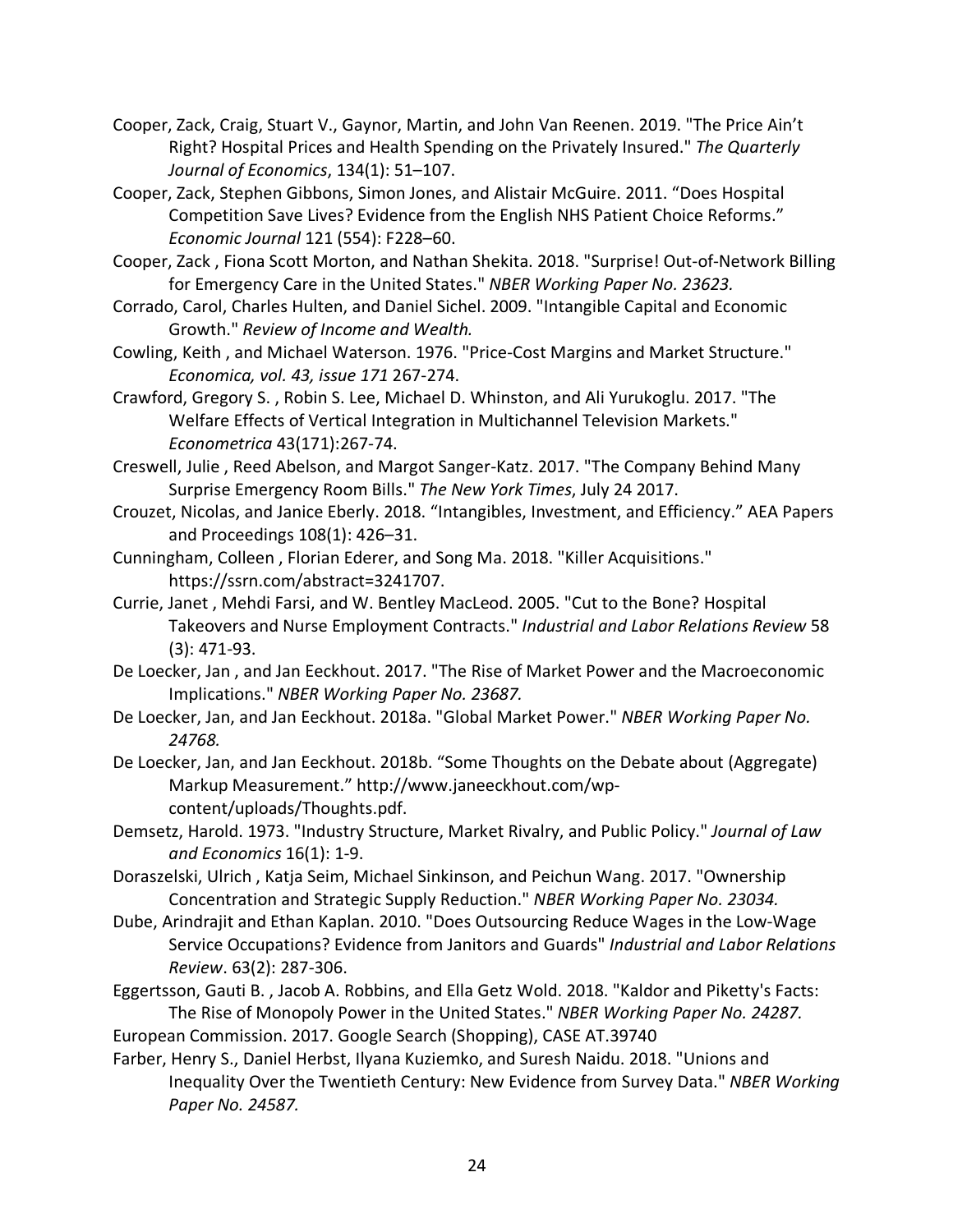- Farrell, Joseph , and Carl Shapiro. 1990. "Horizontal Mergers: An Equilibrium Analysis." *The American Economic Review, Vol. 80, No. 1* 107-126.
- Federico, Giulio, Fiona Scott Morton and Carl Shapiro. Forthcoming. "Antitrust and Innovation: Welcoming and Protecting Disruption." Chap. 4 in Innovation Policy and the Economy, vol. 20, edited by Josh Lerner and Scott Stern. Chicago: University of Chicago Press.
- Fisher, Franklin , and John McGowan. 1983. "On the Misuse of Accounting Rates of Return to Infer Monopoly Profits." *American Economic Review, vol. 73(1):* 82-97.
- Furman, Jason. 2015. "Business investment in the United States: Facts, explanations, puzzles, and." *Technical report, Council of Economic Advisers, Executive Office of the President of the United States.*
- Furman, Jason, and Peter Orszag. 2018. "A Firm-Level Perspective on the Role of Rents in the Rise in Inequality." Chap. 1 in Toward a Just Society: Joseph Stiglitz and Twenty-First Century Economics, edited by Martin Guzman, 19–47. New York: Columbia University Press.
- Ganapati, Sharat. 2018a. "Oligopolies, Prices, Output, and Productivity." https://ssrn.com/abstract=3030966.
- Ganapati, Sharat. 2018b. "The Modern Wholesaler: Global Sourcing, Domestic Distribution, and Scale Economies."

https://www.tuck.dartmouth.edu/uploads/content/Ganapati\_Wholesalers\_2016\_copy. pdf.

- Gavil, Andy, Debbie Feinstein, and Marty Gaynor. 2014. "Who Decides How Consumers Should Shop?" Competition Matters (blog), US Federal Trade Commission, April 24, 2014. https://www.ftc.gov/news-events/blogs/competition-matters/2014/04/who-decideshowconsumers-should-shop.
- Gaynor, Martin , Kate Ho, and Robert J. Town. 2015. "The Industrial Organization of Health-Care Markets." *Journal of Economic Literature* 53(2): 235-284.
- Gaynor, Martin, Rodrigo Moreno-Serra, and Carol Propper. 2013. "Death By Market Power: Reform, Competition, and Patient Outcomes in the National Health Service." *American Economic Journal: Economic Policy* 5(4): 134–66.
- Gaynor, Martin, Carol Propper, and Stephan Seiler. 2016. "Free to Choose? Reform, Choice, and Consideration Sets in the English National Health Service." *American Economic Review* 106(11): 3521-57.
- Gowrisankaran, Gautam, Aviv Nevo, and Robert Town. 2015. "Mergers When Prices Are Negotiated: Evidence from the Hospital Industry." *American Economic Review* 105 (1): 172–203.
- Grullon, Gustavo , Yelena Larkin, and Roni Michaely. Forthcoming. "Are U.S. Industries Becoming More Concentrated?" *Review of Finance*.
- Gutiérrez, Germán , and Thomas Philippon. 2017a. "Declining Competition and Investment in the U.S." *NBER Working Paper No. 23583.*
- Gutiérrez, Germán, and Thomas Philippon. 2017b. "Investment-less Growth: An Empirical Investigation." *Brookings Papers on Economic Activity*, 2017(Fall): 89-169.
- Hall, Robert. 2018. "New Evidence on the Markup of Prices over Marginal Costs and the Role of Mega-Firms in the US Economy." *NBER Working Paper No. 24574.*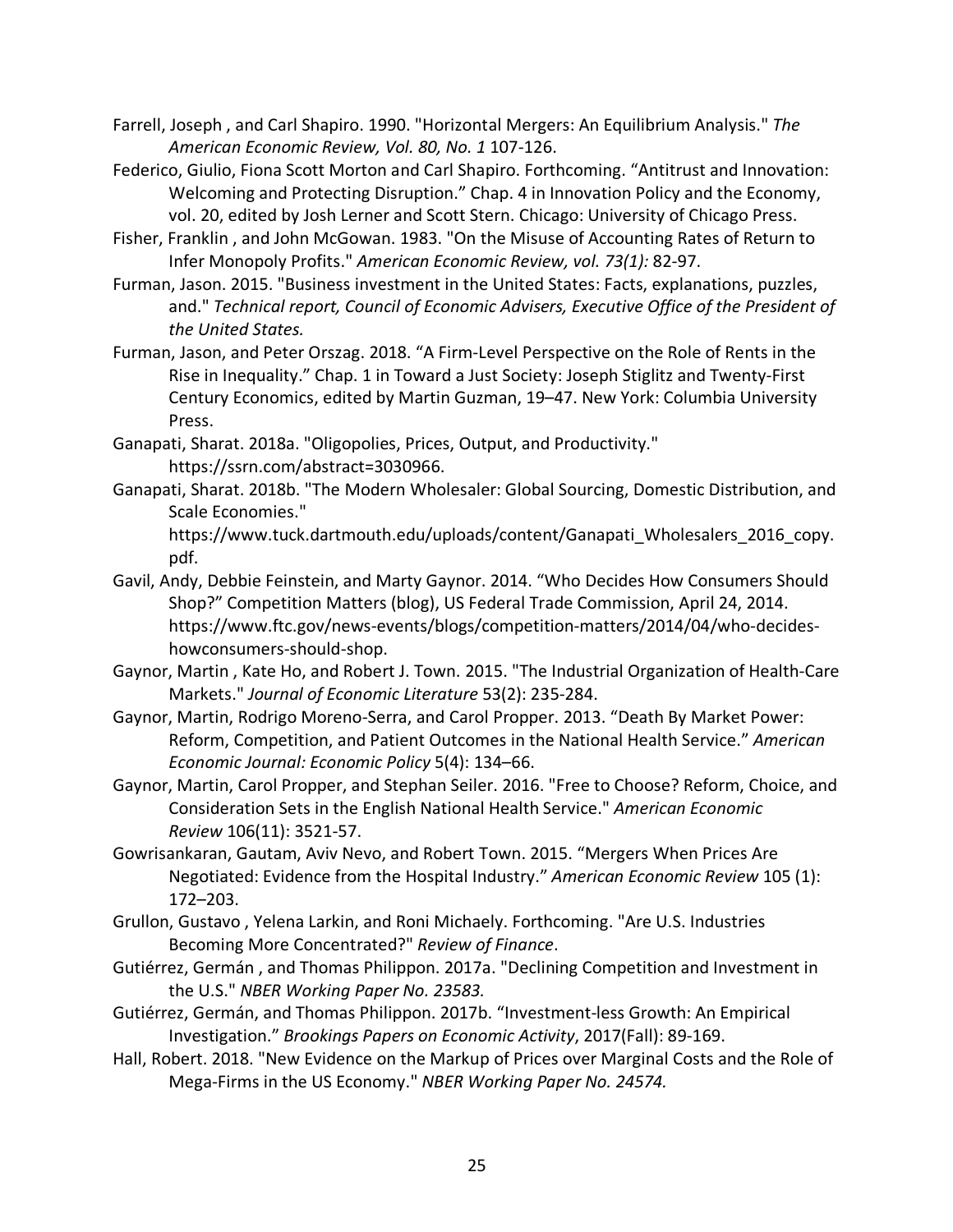- Haskel, Jonathan , and Stian Westlake. 2017. *Capitalism without Capital: the rise of the intangible economy.* Princeton, NJ: Princeton University Press.
- Ho, Kate, and Robin S. Lee. 2017. "Insurer Competition in Health Care Markets." *Econometrica* 85(2): 379-417.
- Huges, Chris. 2019. "It's Time to Break up Facebook" *The New York Times*, 9 May 2019. https://www.nytimes.com/2019/05/09/opinion/sunday/chris-hughes-facebookzuckerberg.html
- Kessler, Daniel P., and Mark B. McClellan. 2000. "Is Hospital Competition Socially Wasteful?" *Quarterly Journal of Economics* 115(2): 577–615.
- Khan, Lina. 2016 "Amazon's Antitrust Paradox" *Yale Law Journal* 126(3):710-805.
- Khan, Lina. 2019. Blog post at https://www.vox.com/the-bigidea/2018/7/3/17530320/antitrust-american-express-amazon-uber-tech-monopolymonopsony
- Krueger, Alan, and Orley Ashenfelter. 2018. "Theory and Evidence on Employer Collusion in the Franchise Sector." *NBER Working Paper No. 24831.*
- Kulick, Robert. 2017. "Ready-to-Mix: Horizontal Mergers, Prices, and Productivity." US Census Bureau Center for Economic Studies Working Paper CES-WP-17-38. https://ssrn.com/abstract=2637961.
- Kwoka John E. Jr. 2016. "The Structural Presumption and the Safe Harbor in Merger Review: False Positives, or Unwarranted Concerns?" https://ssrn.com/abstract=2782152.
- Lipsius, Ben. 2018. "Labor Market Concentration Does Not Explain the Falling Labor Share." https://ssrn.com/abstract=3279007.
- Mankiw , N. Gregory, and Michael Whinston. 1986. "Free Entry and Social Inefficiency." *Rand Journal of Economics* 17(1): 48-58.
- Manning, Alan. 2003. *Monopsony in Motion: Imperfect Competition in Labor Markets*. Princeton NJ: Princeton University Press.
- Mantovani, Andrea , Claudio A. Piga, and Carlo Reggiani. 2017. "The Dynamics of Online Hotel Prices and the EU Booking.Com Case ." *Networks, Electronic Commerce and Telecommunications (NET) Institute Working Paper 17-04. https://ssrn.com/abstract=3049339.*
- Miller, Nathan H., and Matthew C. Weinberg. 2017. "Understanding the Price Effects of the MillerCoors Joint Venture" Econometrica 85(6): 1763-91.
- Pollack, Andrew. 2015. "Drug Goes From \$13.50 a Tablet to \$750, Overnight," *New York Times*, September 20, 2015. https://www.nytimes. com/2015/09/21/business/a-hugeovernightincrease-in-a-drs-price-raises-protests.html.
- Posner, Eric A., Glen Weyl, and Suresh Naidu. 2018. "Antitrust Remedies for Labor Market Power." Harvard Law Review 132(2): 536–601.
- Prager, Elena , and Matt Schmitt. 2018. "Employer Consolidation and Wages: Evidence from Hospitals." Washington Center for EquitableGrowth Working Paper Series. https://equitablegrowth.org/working-papers/employerconsolidation-and-wagesevidence-from-hospitals/.
- Ransom, Michael, and David Sims. 2010. "Estimating the Firm's Labor Supply Curve in a "New Monopsony" Framework: School Teachers in Missouri." *Journal of Labor Economics* 28 (2): 331-355.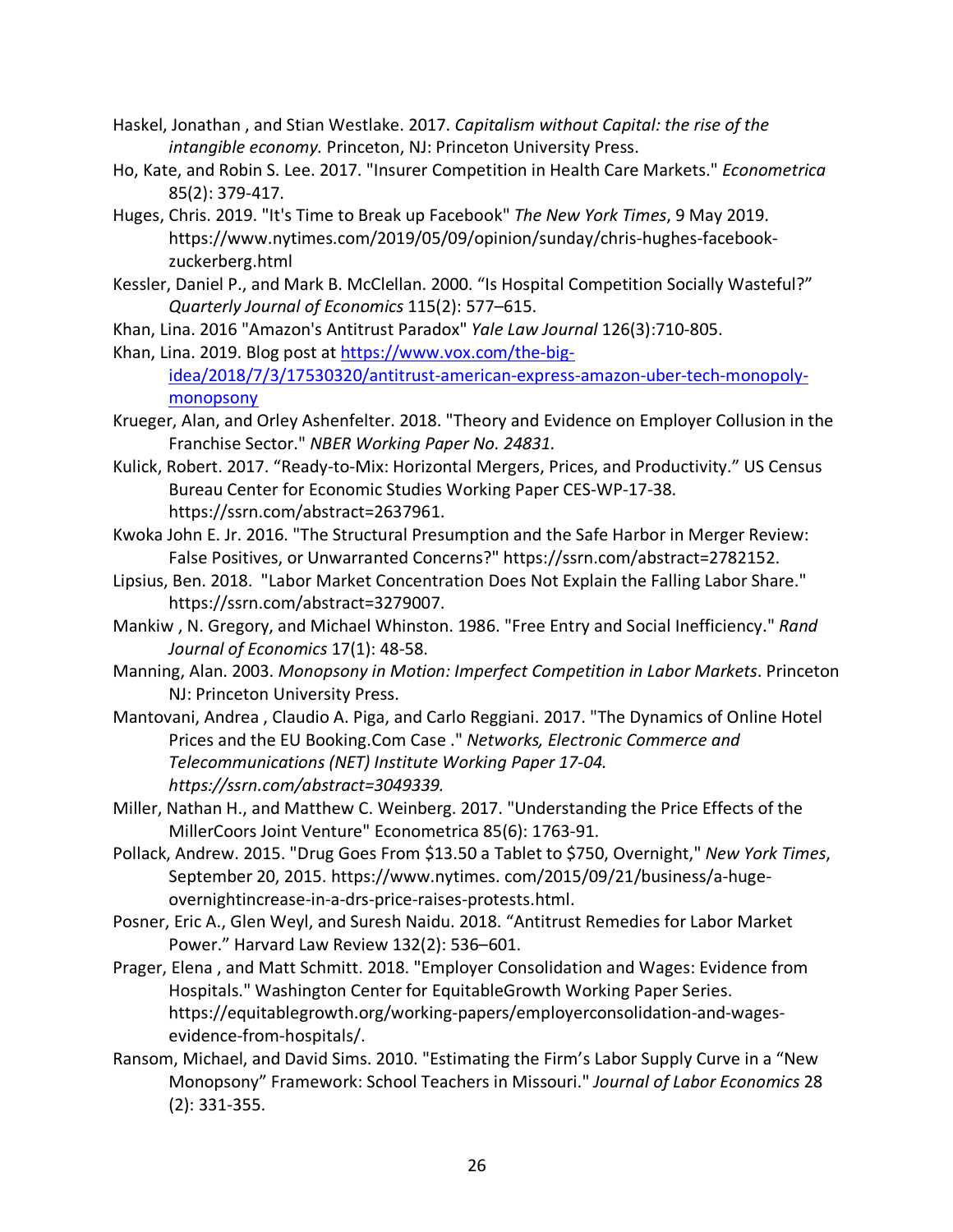Raval, Devesh. 2019. "Testing the Production Approach to Markup Estimation." https://ssrn.com/abstract=3324849.

Ravenscraft, David. 1983. "Structure-Profit Relationships at the Line of Business and Industry Level", *Review of Economics and Statistics* 65(1): 22-31.

- Rinz, Kevin. 2018. "Labor Market Concentration, Earnings Inequality, and Earnings Mobility." US Census Bureau Center for Administrative Records Research and Applications Working Paper 2018-10. https://www.census.gov/library/workingpapers/2018/adrm/carra-wp-2018-10.html.
- Rossi-Hansberg, Esteban, Pierre-Daniel Sarte, and Nicholas Trachter. 2019. "Diverging Trends in National and Local Concentration." https://www.princeton.edu/~erossi/DTNLC.pdf.
- Savage, Lucia, Martin Gaynor, and Julia Adler-Milstein. 2019. "Digital Health Data and Information Sharing: A New Frontier for Health Care Competition?" *Antitrust Law Journal* 82(2): 592-621.
- Schmalensee, Richard. 1989. "Inter-industry studies of structure and performance." In *Handbook of industrial organization*, by Richard Schmalensee and Robert Willig, 951- 1009. Elsevier.
- Schmitt, Matt. 2018. "Multimarket Contact in the Hospital Industry." *American Economic Journal: Economic Policy* 361-387.
- Scott Morton, Fiona, Pascal Bouvier, Ariel Ezrachi, Bruno Jullien, Roberta Katz, Gene Kimmelman, A. Douglas Melamed, and Jamie Morgenstern. 2019. C*ommittee for the Study of Digital Platforms: Market Structure and Antitrust Subcommittee Report. Draft.*  Chicago: Stigler Center for the Study of the Economy and the State, University of Chicago Booth School of Business. https://research.chicagobooth.edu/ media/research/stigler/pdfs/market-structure---report-as-of-15-may-2019.pdf.
- Scott Morton, Fiona, and Carl Shapiro. 2016. "Patent Assertions: Are We Any Closer to Aligning Reward to Contribution?" Chap. 4 in *Innovation Policy and the Economy*, vol. 16, edited by Josh Lerner and Scott Stern, 89–133. Chicago: University of Chicago Press.
- Segal, Ilya R., and Michael D. Whinston. 2000. "Naked Exclusion: Comment." *American Economic Review* 90 (1): 296-309.
- Shaked, Avner , and John Sutton. 1982. "Relaxing Price Competition Through Product Differentiation,." *The Review of Economic Studies* Vol. 49, No. 1, 3-13.
- Shapiro, Carl. 2019. "Protecting Competition in the American Economy: Merger Control, Tech Titans, Labor Markets" *Journal of Economic Perspectives*, forthcoming.
- Smith, Noah. 2017. "America's Superstar Companies Are a Drag on Growth." *Bloomberg,*  September 1, 2017. https://www.bloomberg.com/opinion/articles/2017-09-01/americas-superstar-companies-are-a-drag-on-growth.
- Staiger, Douglas, Joanne Spetz, and Ciaran Phibbs. 2010. "Is There Monopsony in the Labor Market? Evidence from a Natural Experiment." *Journal of Labor Economics* 28 (2): 211- 236.
- Starr, Evan, J.J. Prescott, and Norman Bishara. 2018. "Noncompetes in the U.S. Labor Force." *U of Michigan Law & Econ Research Paper No. 18-013.* https://ssrn.com/abstract=2625714.
- Sullivan, Daniel. 1989. "Monopsony Power in the Market for Nurses." *Journal of Law and Economics* 32(2): S135-78.